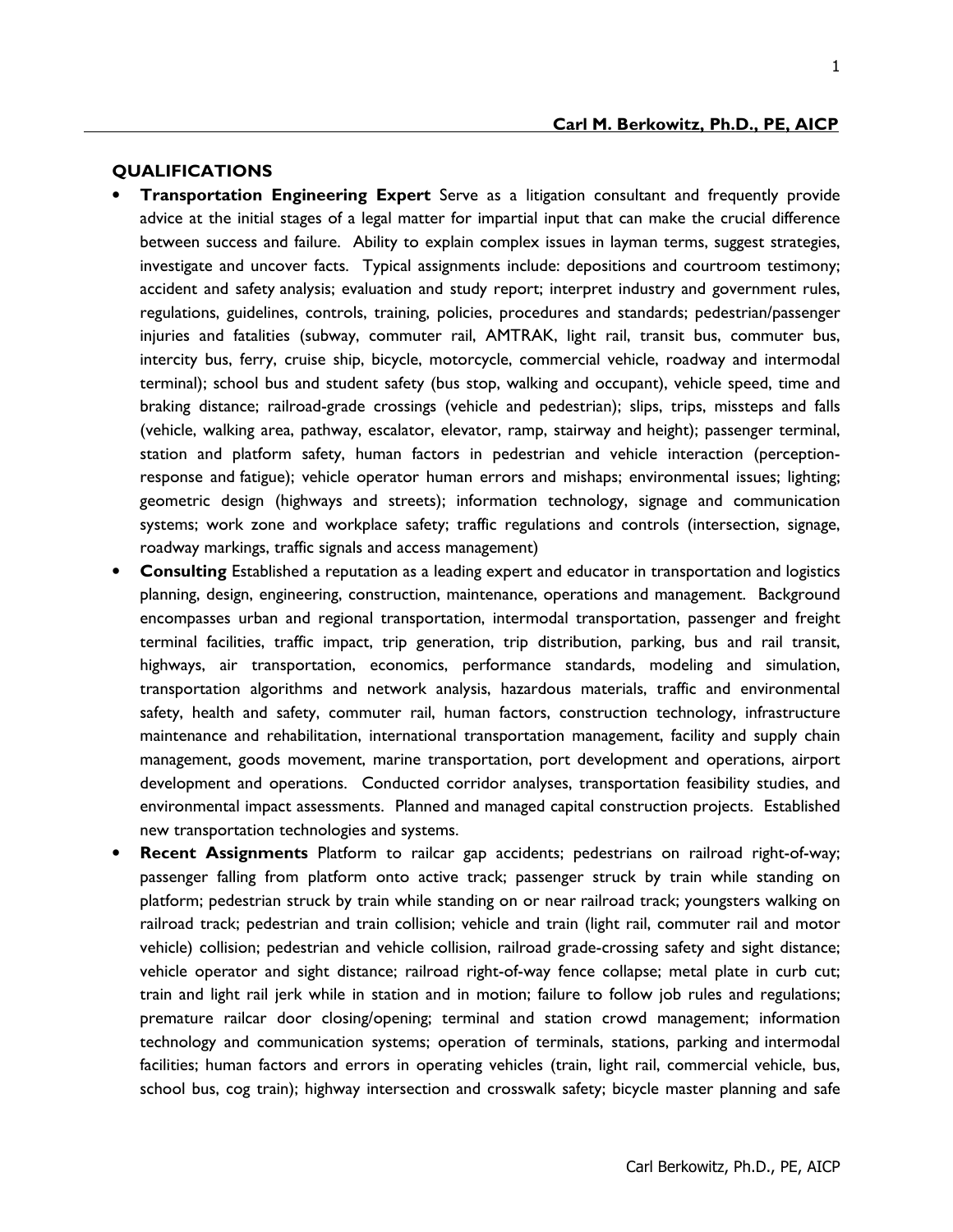operations; work zone and work place safety (pedestrians, workers, vehicles, OSHA, FELA and Jones Act); safe bus stops, shelter locations and design; accommodations for the elderly and disabled; vehicle securement systems for the disabled, school bus passenger safety and security, school bus stop location, safety, routing, roles and responsibilities.

- **General Management** Managed, organized, bureaus, divisions, units, project teams and task forces, as well as a private practice with full profit and loss responsibility. Developed short- and long-range strategic and business plans. Formulated policies, procedures, systems and controls. Reviewed and streamlined operations to improve overall productivity and efficiency. Directed up to 800 managerial, professional, and technical and support personnel. Recruited, hired and trained all levels of staff and consultants. Forecasted and developed operating and capital budgets. Organized and monitored special events and other projects. Cultivated and maintained an excellent rapport with clients and associates.
- **Communications and Public Affairs** Planned and conducted major presentations, proposals, speeches and lectures to small and large audiences consisting of members from government, academia, business and the public. Chaired numerous task forces, committees, executive meetings and public hearings. Represented top government officials, acted as media spokesperson, conducting numerous interviews on live national television and radio, as well as with print journalists. Oversaw media relations including the review of press releases and other information dissemination. Wrote and edited numerous reports, studies and columns for major publications, journals, newspapers and scholarly periodicals. Interfaced with federal, state and local legislators, agencies and commissions.
- **Consulting and Business Development** Customized programs and strategies to suit the objectives and requirements of diverse clients, including corporations, governments and academic institutions both in the US and abroad. Advisor on privatization, asset management, resource utilization and the free market economy. Effective and competent expert witness who can deal with technical complexities in the courtroom. Identified new business opportunities, joint ventures, through extensive market research, comprehensive interviews with clients, analysis and forecasting. Negotiated numerous contracts and agreements. Established and maintained contacts with highlevel officials and executives both in the private and public sectors on a global scale. Traveled extensively acquiring an understanding of customs, cultural nuances, business and academic practices (Europe, Former Soviet Union, Middle East, Central America, Caribbean and Far East).

#### **SELECTED ACCOMPLISHMENTS**

- Designed and implemented innovative management information system and formal analyses techniques, establishing standards of performance.
- Contributed to a significant improvement in the management of private transportation operations, by developing an organization structure complete with goals, objectives, and position descriptions.
- Pioneered research programs in transportation planning, engineering and management.
- Established an international network of educators to promote work/study exchanges with the United States to enhance and promote understanding and good will among nations.
- Garnered recognition and numerous honors, awards, nominations and appointments for outstanding contributions to the private industry, public sector and academic world.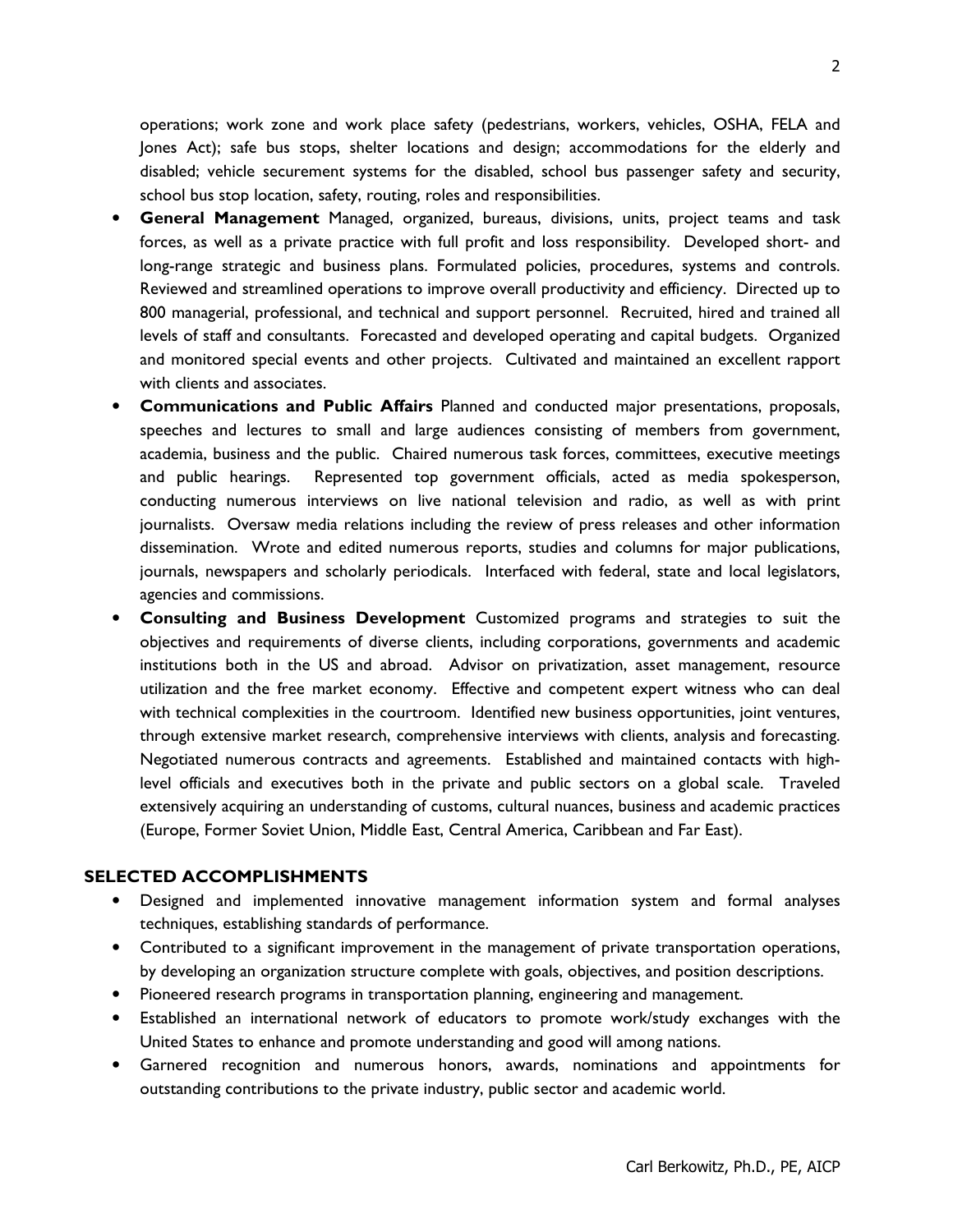- Established education and training programs with Eastern Europe, China, Central Asia and Russia.
- Establishing programs for minority students in science, mathematics and technology.
- Founder of nationally and internationally recognized pre-college programs in math and science.
- Directed a \$100 million capital improvement program designed to improve overall efficiency while reducing operating and maintenance costs.
- Founder and first President, International Marine Transit Association and Metropolitan Association of Urban Designers and Environmental Planners, forum for interdisciplinary technology exchange.

### **PROFESSIONAL EXPERIENCE**

- **Carl Berkowitz, Ph.D.,** July 2015 Present
- **Berkowitz Transportation Group,** Transportation Consultants, 1988 July 2015
- **New York City Department of Transportation,** New York, NY, 1970 1988
	- Chief of Transit Planning/Administrative Engineer, 1984 1988

*Bureau of Ferries and Aviation*

Administrative Engineer, 1982 - 1984

Assistant Commissioner/Executive Director, 1976 - 1982

*Central Staff*

Director of Planning and Research, 1970 - 1976

- **New York State Office of Planning Coordination,** New York, NY, 1967 1970 Associate Transportation Planner
- **New York State Department of Transportation**, New York, NY, 1963 1967 Transportation Planning Engineer
- **New York City Transit Authority**, New York, NY, 1962 1963 Academic Years Junior Engineer, Construction Division (Summer and Spring Semester Internships)
- **New York City Department of Health**, Environmental Division, New York, NY, 1961 Engineering Technician (Summer Internship)
- **Essential Demolition Company**, Brooklyn, NY, 1958 1960 Field Supervisor (Summer Internship)

## **ACADEMIC ASSIGNMENTS**

- **Florida Atlantic University,** Boca Raton, FL, 2005 2006
	- Distinguished Professor and Director, Center for Intermodal Transportation Safety and Security, 2005 - 2006

Deputy Executive Director, University Consortium for Intermodal Transportation Safety and Security, 2005 - 2006

- **Dowling College**, Oakdale, NY, 1994 2005
	- Professor of Aviation and Transportation, School of Aviation and Transportation, 1994 2005 Department Coordinator, 1994 – 2002
		- Academic Chair, School of Aviation and Transportation, September 2001

Executive Director, Intermodal Transportation Research Institute, 1996 - 2000

- Interim Dean, School of Aviation and Transportation, July August 1996
- **United States Merchant Marine Academy**, Kings Point, NY, 2001 2002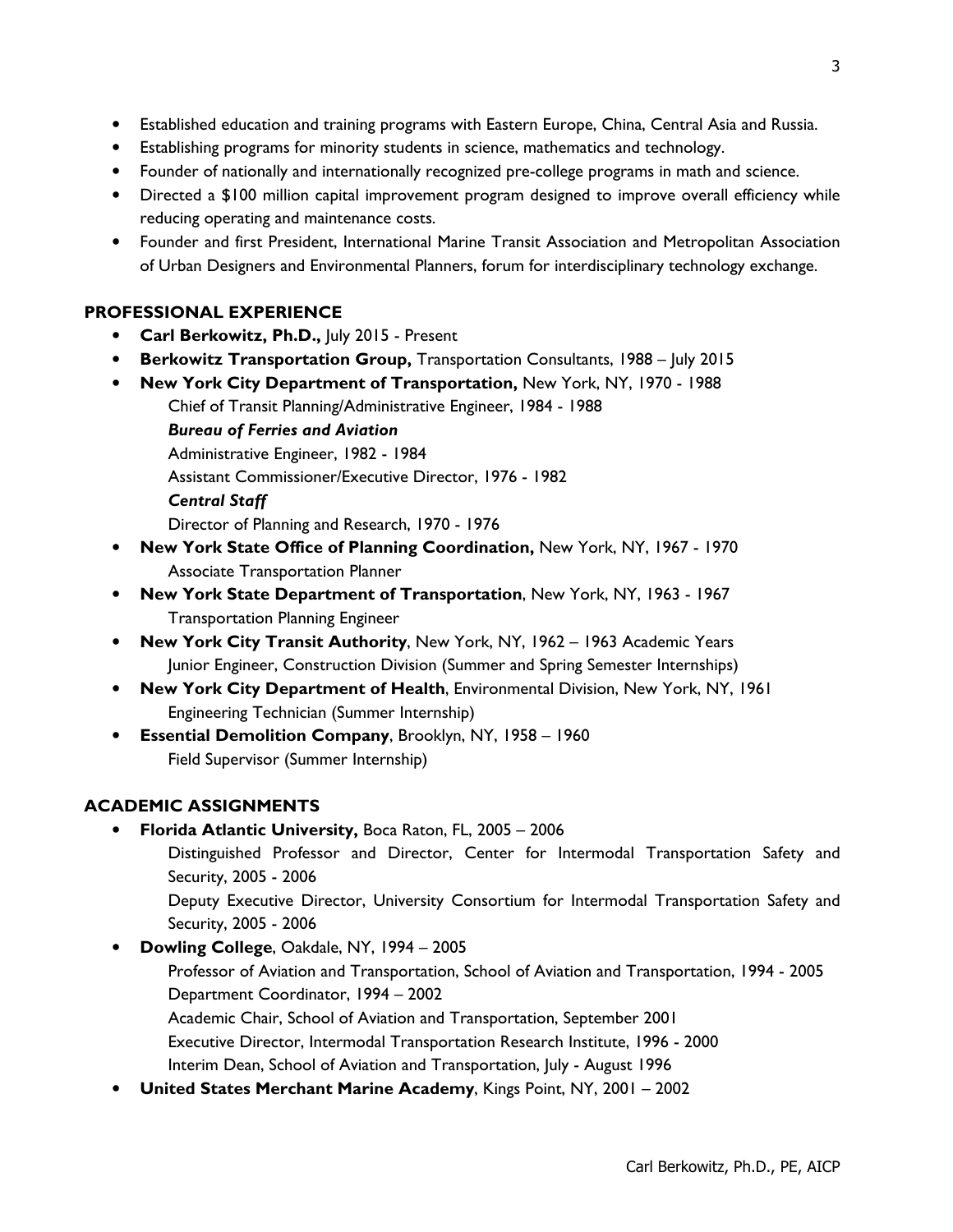Lecturer in Transportation Management, Global Maritime and Transportation School

- **City University of New York**, New York, NY, 1972 1994
	- Senior Research Fellow, School of Education, The City College, 1993 1994 Research Associate, The Bronx Community College and The City College, 1991 - 1994 Visiting Professor, School of Education, The City College, 1990 - 1991 Visiting Professor, Schools of Engineering and Education, The City College, 1989 - 1990 Senior Research Fellow, Institute for Transportation Systems, The City College, 1988 - 1989 Adjunct Professor of Transportation Engineering, The City College, 1988 - 1989 Adjunct Professor of Transportation Management, NYC Technical College, 1986 - 1989 Adjunct Assistant Professor of Management, College of Staten Island, 1979 - 1980 Adjunct Assistant Professor of Transportation, City College, 1972 - 1973
- **New York Institute of Technology,** New York, NY, 1976 1978 Adjunct Professor of Management
- **St. John's University,** Staten Island, NY, 1973 1976 Assistant Professor of Transportation

# **EDUCATION**

- **Polytechnic Institute of New York** (NYU-Poly), New York, NY Ph.D. in Transportation Planning and Engineering (Minors: Management and Operation Research), 1985 M.S.T.P. in Transportation Planning, 1971
- **City College, Bernard Baruch School of Business**, New York, NY MBA in Industrial Management for Engineers, 1967
- **City College, School of Engineering**, New York, NY BCE in Civil Engineering, 1963

## **PROFESSIONAL AFFILIATIONS**

- Professional Engineer: New York, New Jersey
- American Institute of Certified Planners, Charter Member
- American National Standards Institute, Member
- American Physical Society, Member
- American Planning Association, Member
- American Public Transit Association, Member Technical Committees (Public Safety, Rail Safety and Security, Rail Safety, Bus Safety and Rail Standards Policy and Planning)
- American Railway Engineering and Maintenance of Way Association, Member Technical Committees 11 and 12
- American Society for Engineering Education, Past Member
- American Society for Transportation and Logistics/Merged with APICS, Academic Member
- American Society of Civil Engineers, Fellow and Member Transportation, Education and Security **Committees**
- American Society of Mechanical Engineering, Member Bioengineering and Applied Mechanics **Divisions**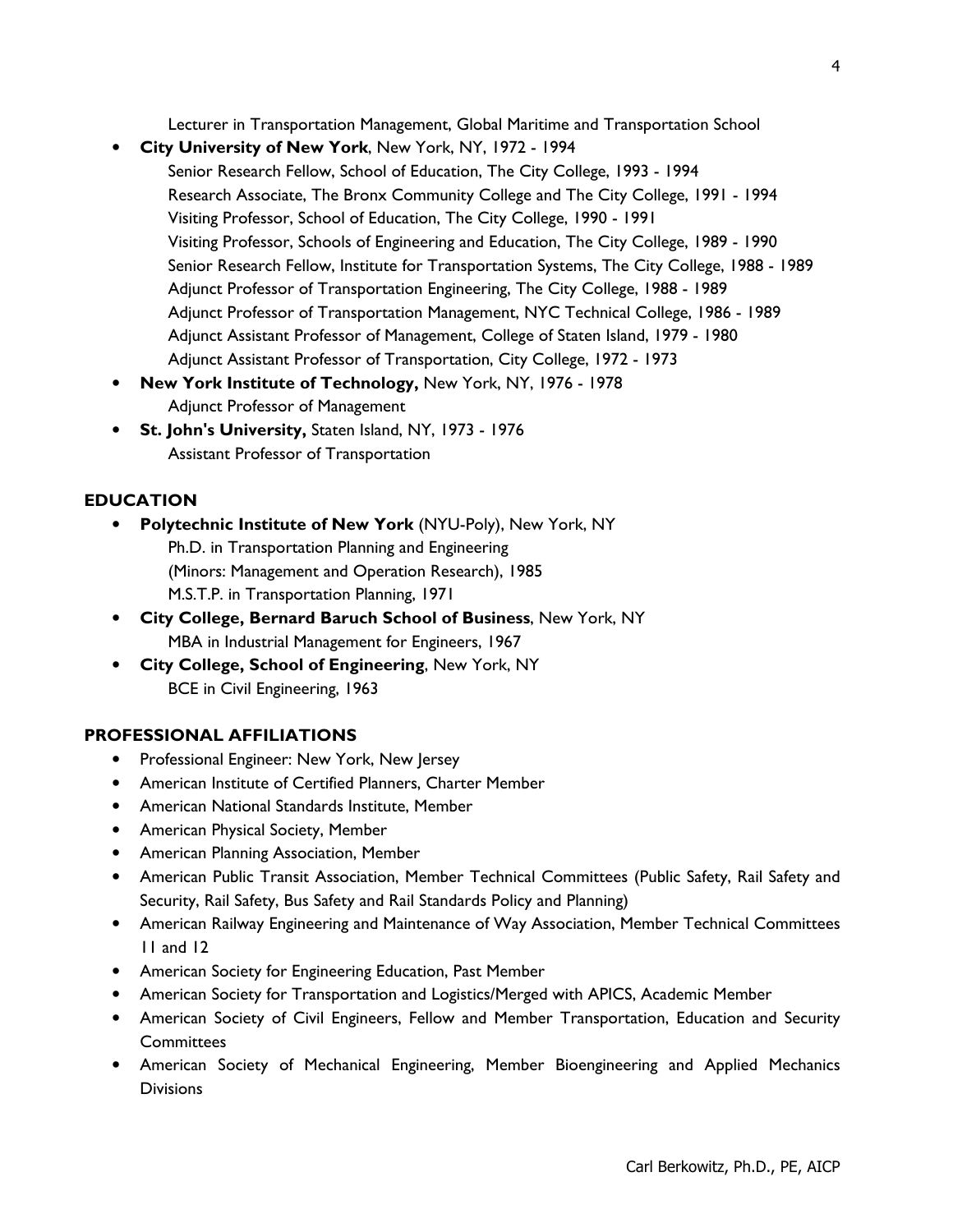- American Society of Safety Engineers, Member Transportation Practice Specialty
- American Traffic Safety Service Association, Member
- Association of Pedestrian and Bicycle Professionals, Member
- ASTM, International, Member Technical Committee F13 and Task Group D11.20.01 (Recycled Rubber)
- Biomechanical Engineering Society, Member
- Charter Institute of Logistics and Transport (Great Britain), Charter Member
- Council of Logistics Management, Past Member
- Hong Kong Society for Transportation Studies, Past Member
- Human Factors and Ergonomics Society, Surface Transportation Technical Group, Member
- Intelligent Transportation Society of New York State, Past Member
- Intermodal Council, American Trucking Association, Past Member
- International Society of Biomechanics, Member
- Institute of Electrical and Electronics Engineers and the Vehicle Technology Society, Member
- Institute of Transportation Engineers, Member
- Intermodal Association of North America, Past Member
- Intermodal Freight Technology Working Group (FHWA), Past Member
- International Marine Transit Association/Interferry, Honorary Director
- National Association of Railroad Safety Consultants and Investigators, Member
- National Fire Protection Association, Member
- Rubber Pavement Association, Individual Member
- Society of Automotive and Aerospace Engineers, Past Member
- Transportation Research Board, University Representative, (Dowling and Florida Atlantic)
- Transportation Research Forum, Past Member
- Warehouse Education Research Council, Past Member
- Women in Transportation Seminar, Past Member

## **UNIVERSITY/EDUCATIONAL SERVICE**

## *Florida Atlantic University*

- Member of the University Safety and Security Committee
- Developed study proposal of man-made and natural disasters
- Developed congestion reduction strategy for Dubai International Transportation Competition
- Developed proposal for an Honors High School
- Developed proposal for a Waterborne Transportation Institute at the University
- Developed proposal for a Rail Transportation Institute at the University
- Assisted in developing proposal for an Institute for Safety and Security
- Co-Principal Investigator, Center for Coastline Security
- Assisted in developing proposal for the Navy Sea-Basing program

## *Dowling College*

• Helped established off-site MBA in intermodal transportation management with the Long Island Railroad, 2001-2003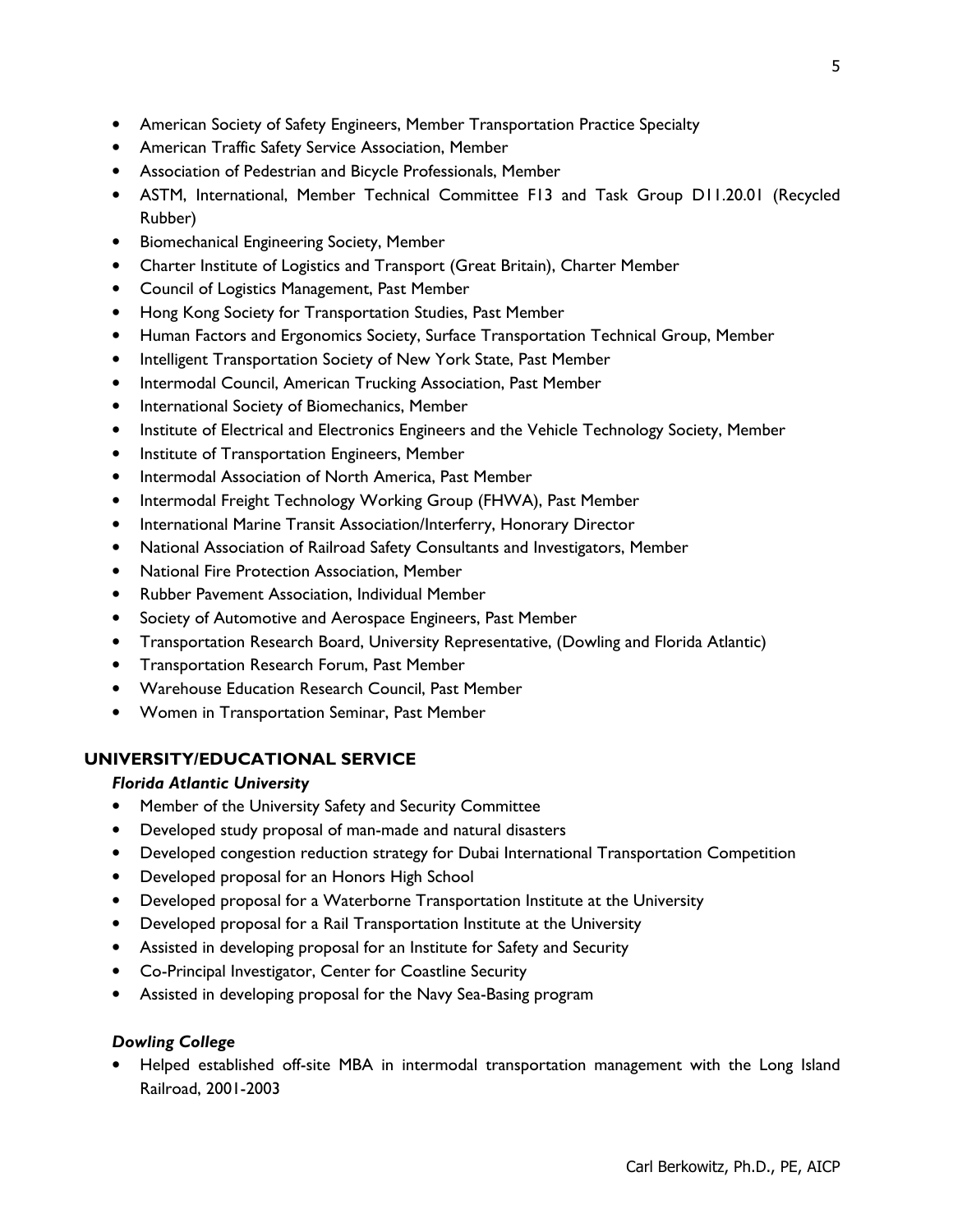- Assisted marketing and recruiting campaign for MBA in transportation management, 2001
- Proposed logistics and supply chain management software and simulation laboratory, 2001
- Worked with Dowling Institute to develop joint program in conjunction with MBA in intermodal transportation management with the US Merchant Marine Academy and the World Trade Institute of Pace University, 2001
- Developed distance learning components in intermodal transportation management, USDOT grant, 2001-2002
- Dowling College Representative to LI Import Export Association, Women in International Trade, LIA Transportation Committee, 2000-2001
- Director, MBA Program in intermodal transportation management, 2000 present
- Advisor to student transportation clubs, 1998 present
- Member, Curriculum Committee, 2001 present
- Member, Enrollment Committee for Aviation and Transportation, 1999
- LaSalle Planning Committee and Subcommittees, 1998
- Member Honors College Committee, 1998 2001
- Alternate Representative to University Transportation Research Center, Region II, 1998-2000
- Jointly developed proposal and curriculum for a BS in Logistics Management, 1998-1999
- Member, Academic Standards Committee, 1997 2001
- Member, Academic Research Committee, 1997 2001
- Advisor to Students in Free Enterprise (SIFE) program, 1997 1998
- Appointed to Garrett A. Morgan Roundtable by US Secretary of Transportation, 1997 present
- Helped to develop AASHTO/TRAC program in New York State, 1996 1997
- Established first non-engineering school student chapter, Institute of Transportation Engineers, 1996 - 1998
- Established \$12,000 Endowment Fund for the Institute for Transportation Engineers, 1996
- Member, MS in Transportation Science Development Committee, 1996 present
- Helped to reorganize and expand internship program for transportation majors, 1996 present
- Coordinator, Long Island Association Vision 20/20 Project, 1996 2000
- Member, Presidents Recruitment Committee, School of Aviation and Transportation, 1996 1997
- Member of the President's Annual Tribute Dinner for New York City High School Students, 1995 1998
- Establishing an American Planning Association student chapter, 1996 1998
- Developed proposal and curriculum for MBA in Intermodal Transportation Management, 1995 2000
- Member, Theme Committee: "Community of Learning," 1995 1996
- Initiated outreach with Guia Multimodal, 1995 1996
- Faculty Advisor, International Students and the International Club, 1995
- Developed scholarship opportunities for transportation and logistics majors, 1995 present
- Working with Career Services to develop an extensive local, national and international network of internships, co-ops and job placements, 1995 – present
- Working with Enrollment Services to provide outreach in recruiting new students, 1995 2001
- Counsel students on career opportunities in transportation, 1994 present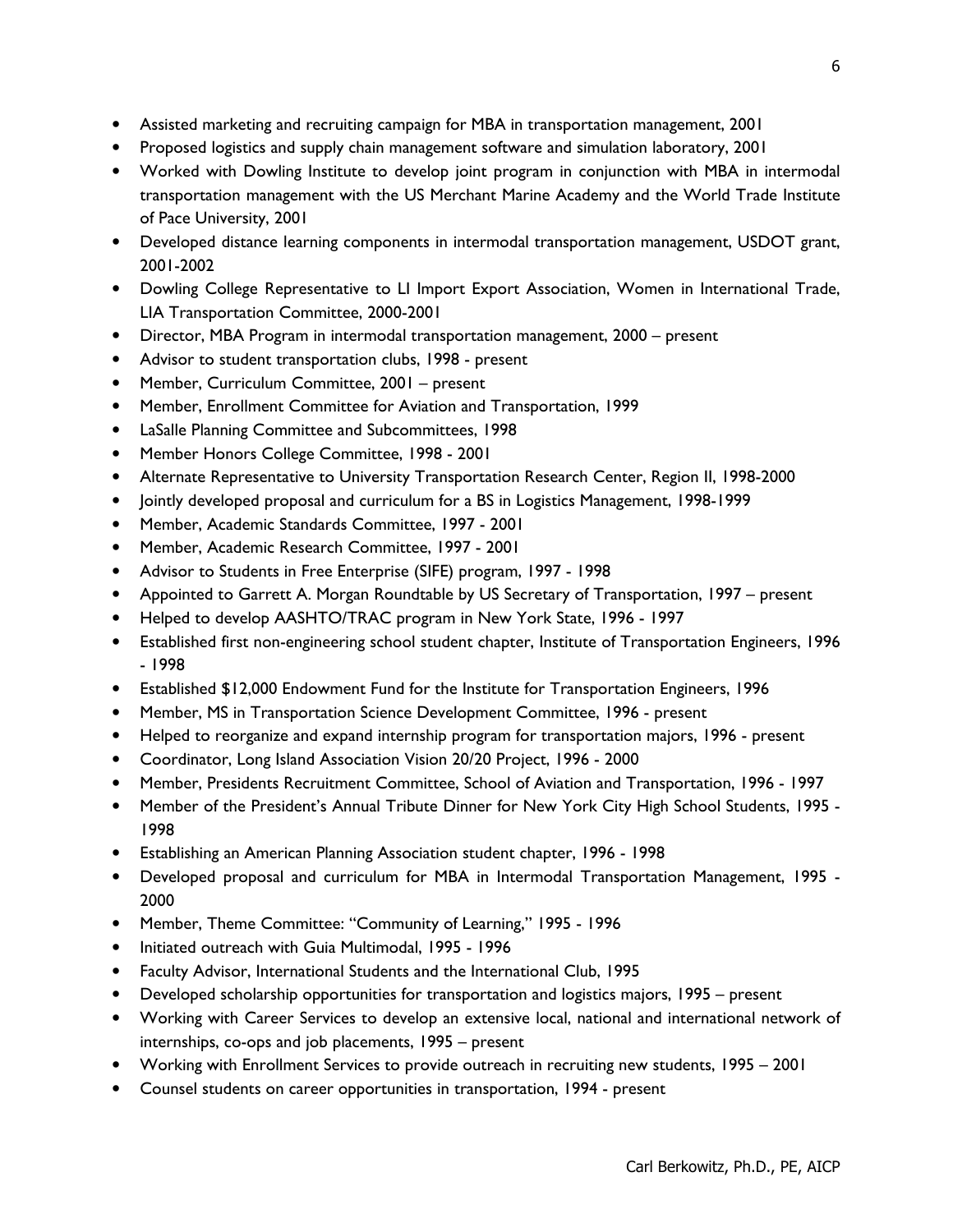- Assisted in the establishment Student Chapter of Women in Transportation Seminar, 1995 1997
- Established student chapter, Intelligent Transportation Society of America and Faculty Advisor, 1994 - 1998
- Helped to establish a transportation consortium for USDOT, Region II with Cooper Union, Columbia University, Webb Institute, Syracuse University, Niagara University, Monmouth University and Farleigh Dickinson University, 1994
- Member Distance Learning Task Force, 1994
- Developed Pre-College and Russia Summer Institutes, 1994
- Developed special recruitment and high school articulation programs with AFROTC, NYC Board of Education, Long Island high schools and CUNY Community Colleges, 1994
- Coordinated Dowling College's Russian Initiative with St. Petersburg, Samara and Moscow aviation universities, 1994
- Active in student recruiting for the transportation programs, 1994 2001
- Session Chair, Intermodal Conferences, February and May 1994
- Grant Writer, Faculty Exchanges, University Partnerships, Young Scholars, ARPA, Minority Student Science and Math Programs and Transportation Planning and Research, 1994 - 1995
- Coordinated the "First Little League Exchange Program with Russia and the US," 1994
- Advisor, Kazakhstan graduate student exchange program, 1994
- Director, SMARTT program proposal, 1994

## *The City University of New York*

- Curriculum Program Development, The Bronx Community College, 1992 1993
- Advisory Board, Transportation Program, New York City Technical College, 1986 1991
- Curriculum Development Committee, Transportation Program, The Bronx Community College, 1991
- Member, Advisory Board, Frederick Douglas School for Technology of Harlem, 1989 1990
- Grants Committee, Salvadori Educational Center on the Built Environment, 1990 1991
- Program Development Advisor, The Global Education Telecommunications Network, 1990
- Corridor Project Advisor, School District Five, 1990 1991
- Developed programs to encourage high school students to pursue Westinghouse Talent Search Research Projects as a first step to careers in science, mathematics and technology, 1990 - 1994
- Director, Math/Science Residential Institute, New York City Board of Education and The City College of New York, 1989 - 1994
- Manhattan High School Division, Program to Recruit Minority Middle School Students into the Specialized High Schools, 1989 - 1990
- Program Advisor, Institute for Transportation Systems, 1985 1989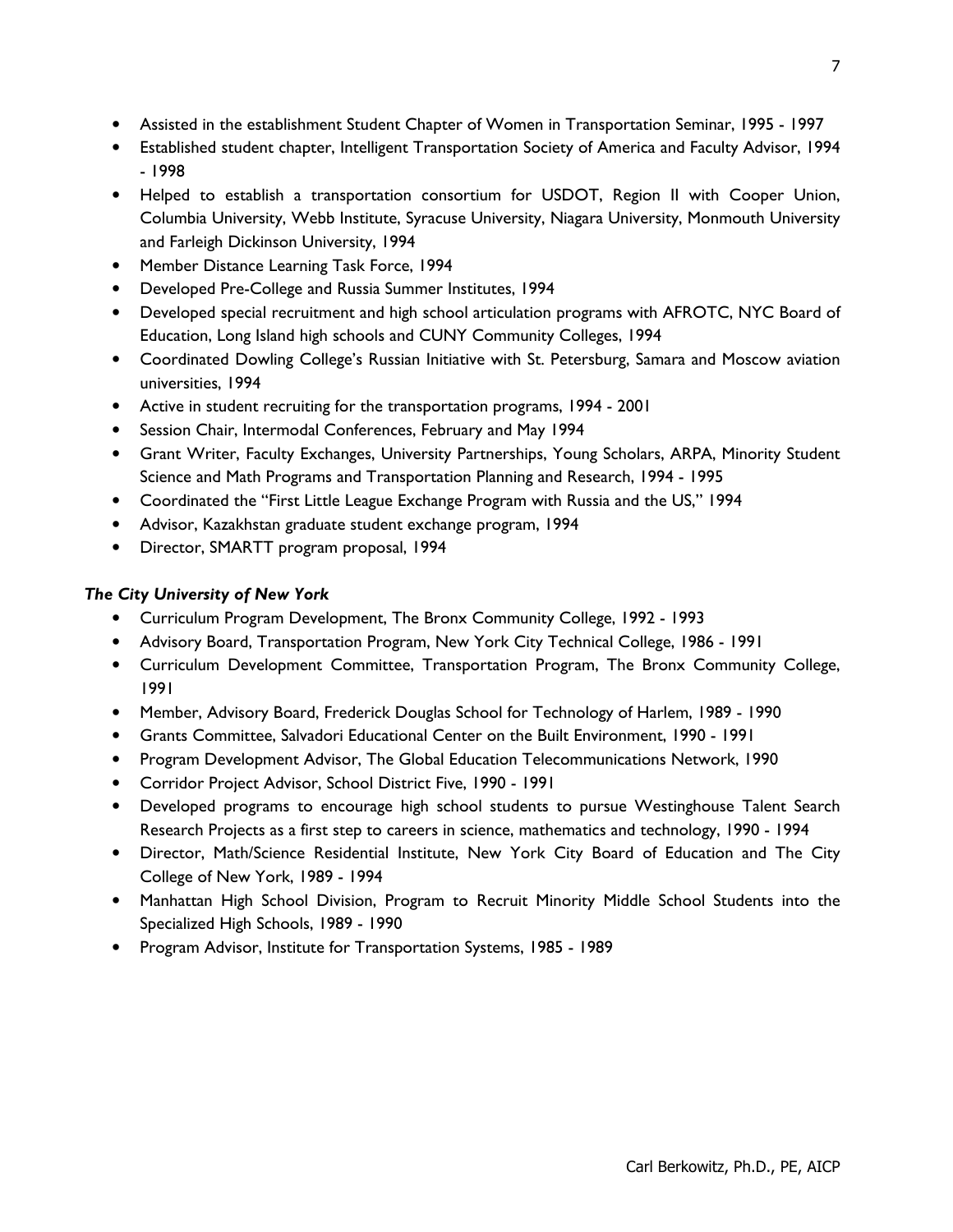### *Stuyvesant High School*

- Director, Stuyvesant Institute, Stony Brook University, 1989
- Founder, Director, International Education Center, Sponsors Programs in Asia and Russia, 1988 1994
- Founder, International Summer Institute and Young Astronauts Program, 1987 1994
- Chairman, Stuyvesant H.S. Foundation, Fund-Raising Organization, New York City, 1986 1996
- Director, Southampton Science and Mathematics Institute for Gifted and Talented Students, 1985 1989
- Founder, Chair, Stuyvesant H.S. Institute, Programs for Gifted and Talented and Westinghouse Talent Search (Intel), 1983 – 1998

### *New York Institute of Technology*

- Developed Program for National Transportation Institute at Nova University, 1981
- Special Advisor, Vice President, Industry and Intergovernmental Affairs, New York Center, 1979 1989

#### *St. John's University*

- Designed MBA Program in Transportation Management, College of Business Administration, 1975
- Developed Curriculum for Notre Dame College, Transportation Management Program, 1973

#### *Other*

- International Institute for Safety and Security, Dubai, Acting Dean, 2006 Present
- Guest Lecturer, US Merchant Marine Academy, Kings Point, GMAT Program, 2001
- Advisor, National Institute for World Trade, Education and Training Programs, 1992 1994
- Advisor, SUNY Maritime Transportation Program, 1993
- Curriculum Program Development, Touro College, 1992 1993
- Developed Program for an International Transportation Research Center at Adelphi University, 1990

#### **INTERNATIONAL ASSIGNMENTS**

- Consultant and Project Manager, Qatar Bicycle Master Plan, 2007 2008
- Consultant, Qatar Transportation Master Plan, 2007 2008
- Dubai Congestion Management International Competition (with PTV), Third Place, 2007.
- Assisted the NAFTA Intermodal Transportation Institute on cross border transportation issues, 1997 - 2001
- Developed university articulation programs in Hong Kong, Sao Paulo, Taiwan and Germany, 1996 1998
- Developed, US/Russia initiatives in educational exchanges, teacher training, research and student exchange programs, 1994 - 1997
- Co-director, Privatization of Food Distribution Industries in Russia, The St. Petersburg Model 1995 - 1998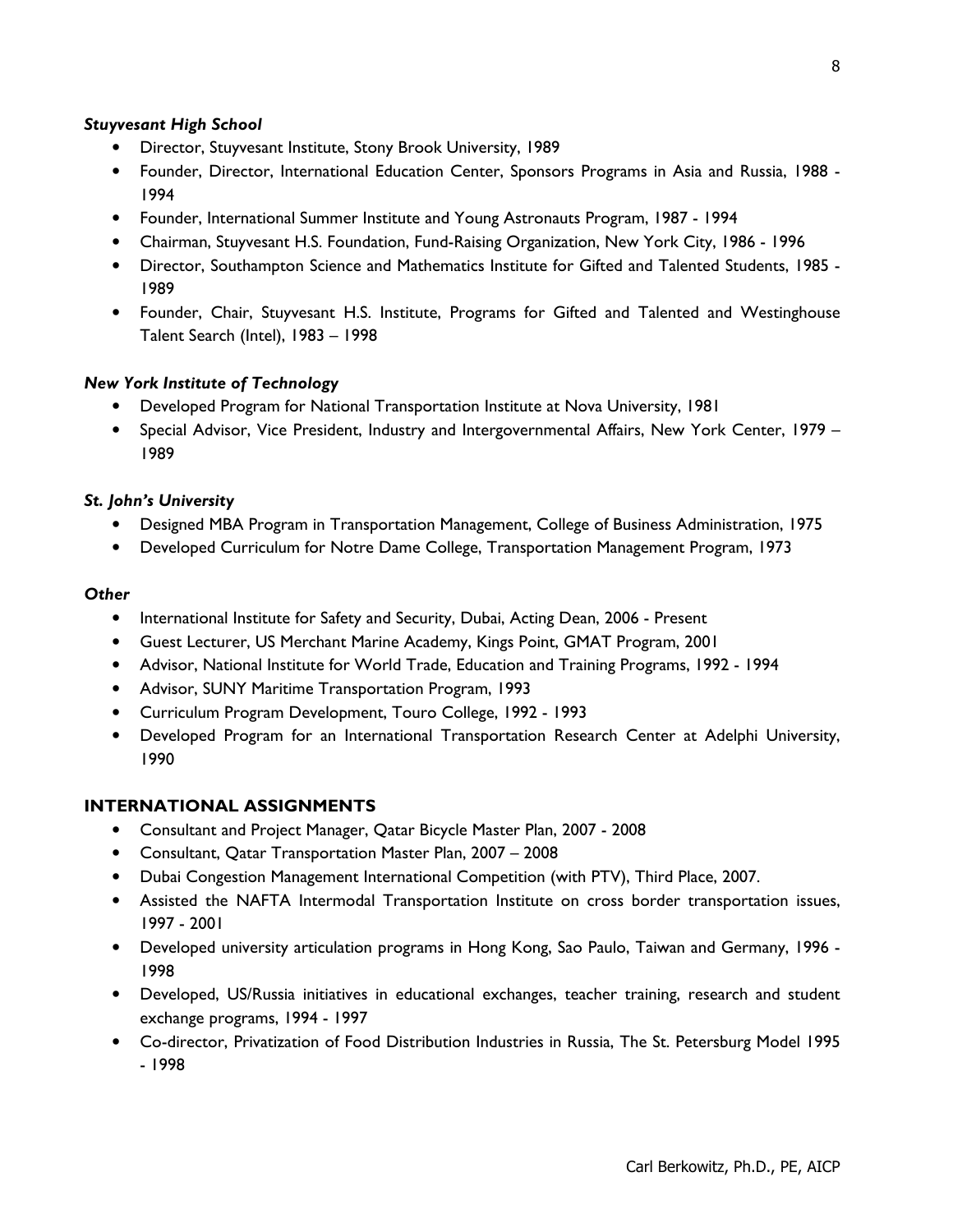- Advisor, Moscow Business University, International University of Moscow, Baltic Academy of St. Petersburg, Moscow Academy of Medicine and Moscow State Pedagogical University, 1991 - 1994
- Marine Transit Research Center, sharing Russian/American waterborne transportation technology, 1994 - 1997
- Co-director, AITIC, Structure for Improving International Business Between Central Asia and the US, 1992
- Co-director, BIZNET and TECHNET, Systems for Training and Promoting Free Enterprise in the Former Soviet Union, 1992 - 1993
- Establishing UN club system in New York secondary schools, 1993 1995
- Aqua Line, Marine Transit System for Washington, DC using international hovercraft technology, 1990
- Retraining Russian immigrants as science and math secondary school teachers, 1990 1994
- Advisor, Rusautoservice, Ministry of Transportation, Sovinterautoservice, Russia, 1993 1994
- Chairperson, Management and Police Science Training, Russia, 1993
- Co-Chairperson, International Trade Mission, St. Petersburg and Moscow, 1993
- Academic and Internship Advisor, Moscow Business University, 1991 1994
- Academy for Management Education and Training in Eastern Europe, 1992
- Program Director, Teaching for Peace, Russia and Eastern Europe, 1992
- Advisor, Immigrant Nurse and Filipino Nursing Association, 1990 1994
- Developed, International Cultural Center, Moscow, Training Teachers in English as a Second Language, 1990
- Advisor, Academy for Agricultural Management in St. Petersburg with SUNY, 1990
- Coordinator, Weizmann Institute Perach Program with The City College of New York, 1990 1992
- Advisor, The Bronx Community College in Moscow and St. Petersburg, 1990 1993
- Coordinator, International Transportation Management and Logistics Institute in St. Petersburg with the International Enterprise Center, Russian transportation agencies and institutes, 1990 - 1993
- Advisor, Amtorg Consulting Group, Amtorg Travel Service, 1989 1993
- Department of Rapid Transit, Taipei, Training and Education Program with World Trade Institute, 1989 - 1990
- Advisor, International Association of Business Collaboration with Foreign Countries in the field of education, science, culture and social development, 1989 -1991
- Advisor, Business Development and Education, Union of Leaseholders and Entrepreneurs of the Commonwealth of Independent States. (Private Enterprise Association), 1989 - 1991
- Association of Exporters of the Former Soviet Union, advising on joint development projects, 1989 - 1992
- Advisor, Ministry of Education of the Russian Republic, teacher training and business training, 1989 1991
- American Representative, International Enterprise Center of St. Petersburg, 1989 1993
- Advisor, developing educational programs in business and management, Russian-American Educational Programs, Joint Venture with the Ministry of Education of the Russian Republic, 1989 - 1993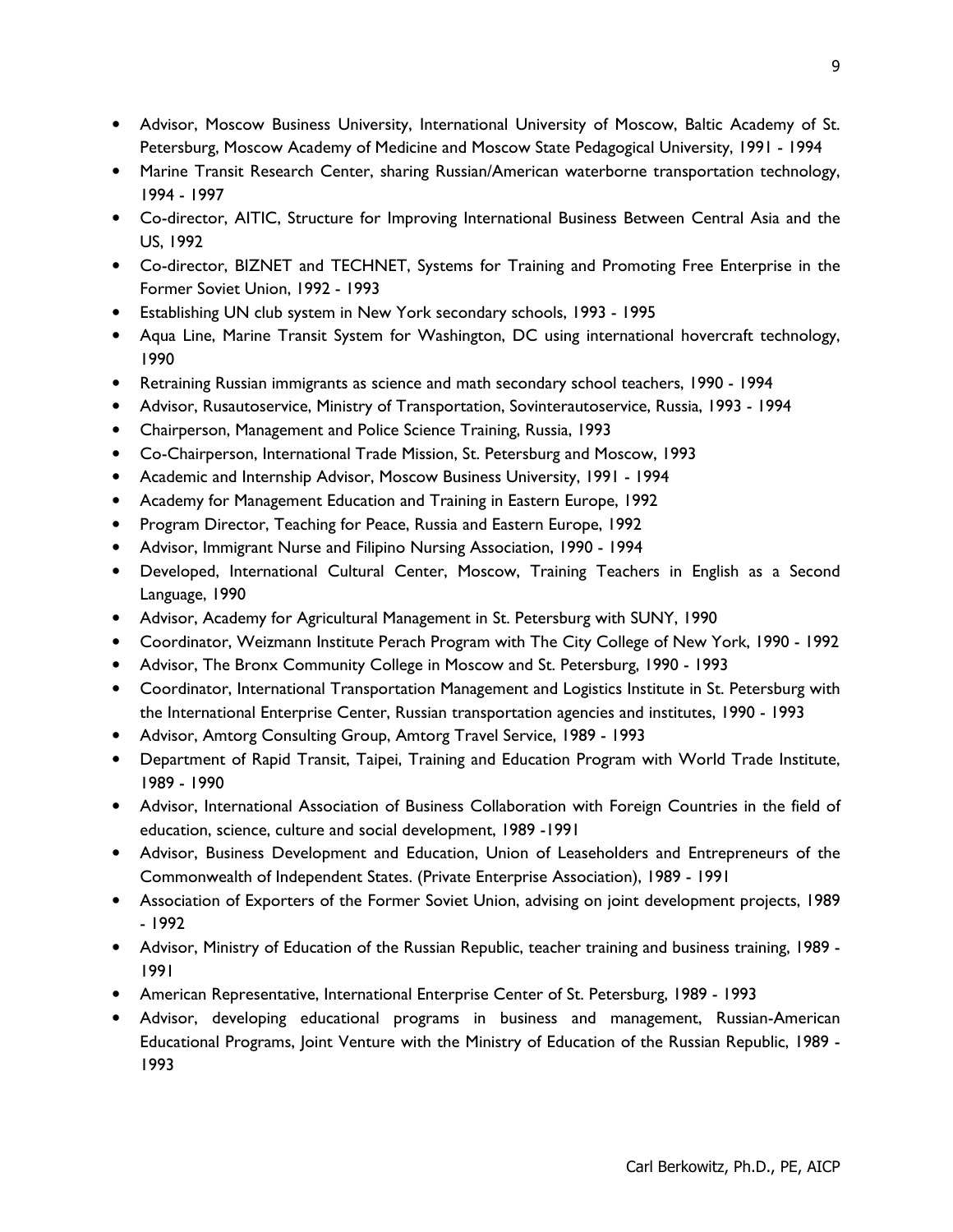- Organized US -Soviet Trade Groups, promoting doing business with the Russian Republic, 1989 1993
- Chairperson, student exchange program with the St. Petersburg Board of Education, 1990 1991
- Advisor, Touro-Moscow School of Business, teacher recruitment and curriculum development, 1989 - 1990
- Developed and managed educator and student exchange programs with Xiamen University, Qufu University and Shanghai University in China, 1983 - 1992.
- Developed and implemented summer camp in China with Interlocken, 1981 1983
- Developed and Implemented International Programs for American Universities in the PRC, 1980 1989
- Advisor, program development, China International Meeting Services, 1980 -1984
- People's Republic of China, Business Development Projects for Shipbuilding, Transportation, Aviation, communications and Education Ministries, 1979 -1982
- Co-Chairperson, First US-China Naval Architecture and Marine Engineering Delegation, PRC, 1979
- Chairperson, First Engineering, Management and Technology Delegation, PRC, 1978
- Board, Conference Service Bureau, international business development programs and publishing, Hong Kong, Peoples Republic of China, Europe and U.S., 1977 - 1983
- Chairperson and President, Metropolitan Association of Urban Designers and Environmental Planners, international exchange programs, Russia, China, Eastern Europe, Middle East, Japan, Hong Kong, Europe, Africa, Central America, Caribbean and South America, 1968 – 1984

# **CURRICULUM DEVELOPMENT**

- Contributed to the development of new curriculum and the improvement of existing curriculum: BS Transportation Planning and Management, BS International Business and Transportation
- Developed BS Logistics Management, MBA Intermodal Transportation Management
- Developing MS Transportation Science, Certificate Programs in Logistics, Simulation, Planning, Safety, Human Factors, Environment, Technology and Intermodal, Joint BS degree programs in transportation and engineering, BS/MBA and MS/MBA

## **ADDITIONAL TEACHING EXPERIENCE**

- Guest Lecturer: Moscow Business University, International Business University of Moscow, Baltic Academy, Long Island University, University of California, Polytechnic Institute of New York, New York University, New School, Shanghai Science and Technology Institute, China Ministry of Communications and Shipbuilding, China Societies of Naval Architecture and Highway Engineering, 1973 - 1993
- Head Instructor, New York State Department of Transportation, In-Service Technical Training, 1965 – 1967

# **CONTINUING EDUCATION**

• New York State Department of Transportation, in-service training: planning, design, safety, property management, coastal engineering, construction management, fiscal planning, legal affairs, information systems, materials testing, soils engineering, traffic engineering and critical path methods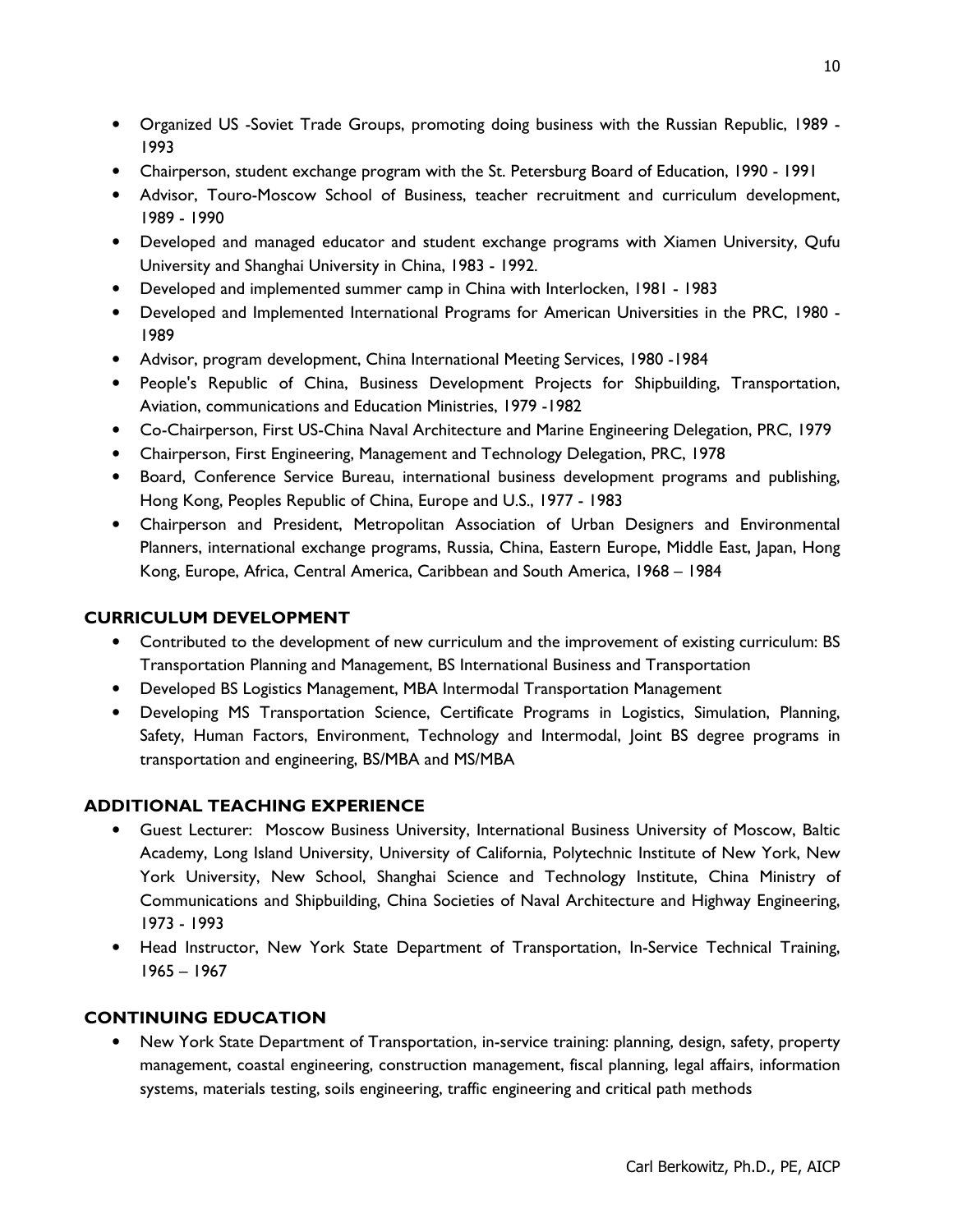• Operations research, system science, computer simulation, traffic demand management, traffic calming, continuous flow intersection, airport planning and management, traditional neighborhood development, maintenance management, waterborne transportation, urban development, public transportation, urban goods movement, global supply chain management, customer service, property management, grantsmanship, waterfront development, infrastructure management, logistics management, warehousing, marine engineering, performance evaluation, management-by objective, urban design, bicycle/pedestrian planning-design-implementation budgeting management and analysis, microcomputers, citizen participation, environmental sciences, UNIX, infrastructure rehabilitation, contracts, conference management, environmental impact statement, land use planning, Kepner-Tragoe program and transportation facility planning-design-implementation management

#### **PROFESSIONAL ACTIVITIES**

- American Society of Civil Engineers: Past Chair, Waterborne Transportation Committee and Urban Seminar Committee; Past Member, Urban Transportation Division, Intermodal Transportation and Hazardous Materials Committees; member Education and Security Committees.
- American Railway Engineering and Maintenance of Way, Member Committee 11 Commuter and Intercity and Committee 12 – Rail Transit.
- ASTM, International, Voting Member, Committee F13 Pedestrian/Walkway Safety.
- American Public Transit Association, appointed to the Rail Gap Working Group
- Metropolitan Section, American Society of Civil Engineers: Past Chairman, Program Committee, Urban Transportation Group; Co-founder, Urban Planning Group
- National Academy of Science, Transportation Research Board: University Representative; Past Member, Education and Training Committee; Member and Past Chair, Waterborne Task Force; Past Chair, Waterborne Passenger Transportation Committee; Co-founder, Urban Goods Movement and Bicycle Transportation Committees; Past Member, Inland Waterway Committee, Past Member Ferry Transportation Committee
- International Marine Transit Association (Interferry): Founder, Past President and Director; Past Chair Publicity Committee; and Elected Honorary Director
- Professional Engineering Society: Past Director, New York Chapter; Past Chair, Program **Committee**
- Metropolitan Association of Urban Designers and Environmental Planners (MAUDEP): Founder, Past President, Past Chair, and Past Director
- Institute for Transportation Engineers: Past Chair, Goods Movement Committee; Executive Board Member, Goods Movement and Expert Witness Council (Past Vice Chair for Technology), Past Executive Board Member Educators Council, and Annual Meeting Technical Program Committee and Council Policy Group
- Intermodal Association of North America, Member Public Relations Committee, Past Chair Education Subcommittee, Ex-officio member of the Education Committee
- International Intermodal Expo, Dowling College Representative
- Fritz Institute of Global Logistics, Past Member, Academic Advisor Board
- Women in Transportation Seminar, Past Member and co-student chapter advisor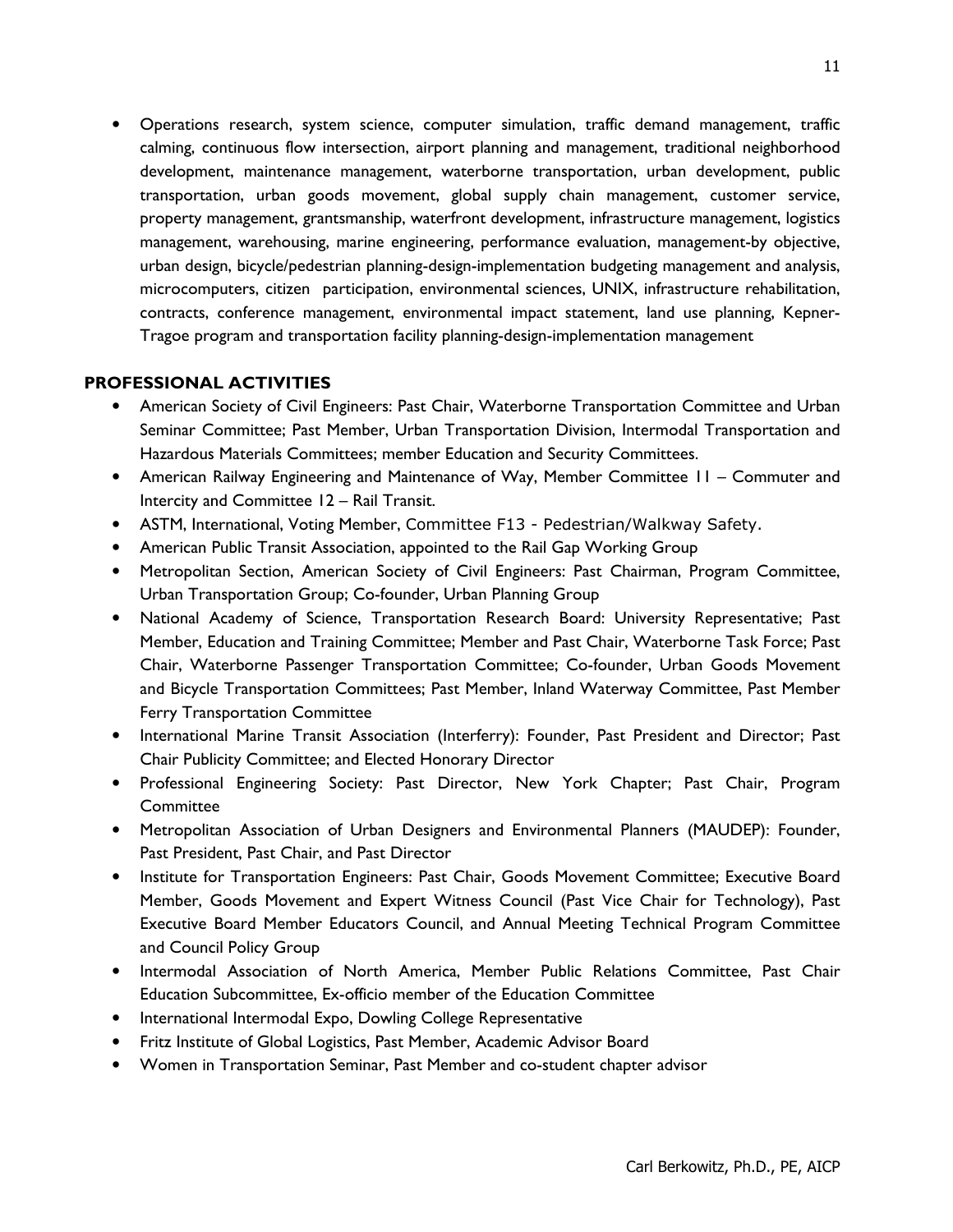- Intelligent Transportation Society of America, Past Member of Intermodal Committee, Education Subcommittee, Educational Conference Task Force, Student Chapter's Task Force, Past Chair Special Committee and Student Chapter Advisor
- Intelligent Transportation Society of New York State, Past Member of the Board of Directors, Past Chair Education and Training Committee and Past Member Student Outreach Committee
- Fritz Institute for Global Logistics, Academic Advisory Board Member
- National Council for Excellence in Education: Past Vice President
- Institute for Advanced Education: Past Advisory Board Member
- International Pedestrian Federation, Member
- Moscow Business University, Past Member, Advisory Board
- National Institute for World Trade, Past Vice President
- US-NIS Chamber of Commerce and Industry, Founder and Past Secretary
- Council of Logistics Management, Past Member NYC Roundtable, Education Committee, Past Member Norman Thomas High School Logistics Program Committee and Dowling Representative Connecticut Roundtable
- Friends of the Staten Island Ferry, Past Director
- Stuyvesant Institute, Executive Director (Retired)
- Stuyvesant Center for International Education, Chairperson (Retired)
- International Education Center, Chairperson (Retired)
- American Planning Association, Charter Member
- American Institute of Certified Planners, Charter Member
- Listings: Who's Who in the World, East, Government, Finance and Industry, Environment, American Jewry, Men of Achievement, Dictionary of International Biography; American Men and Women in Science; Environmental Protection Directory; World Environmental Directory; Personalities of America; Directory of Distinguished Americans; International Who's Who of **Intellectuals**

## **APPOINTMENTS AND NOMINATIONS**

- Suffolk County Planning Commission, Commissioner, 2002 2004
- Transportation Research Board, University Representative, 1995 Present
- National Academy of Science, National Committee on Tunneling Technology, Standing Subcommittee No. 3, 1974 - 1975
- Engineering Foundation, Conference on Urban Goods Movement, Steering Committee, 1973 1975
- Advisor, World Bicycle Week, United Nations, 1975
- Israel Advisory Committee, International Conference, Pedestrian/Bicycle Transportation, December 1976
- Staten Island Borough President's Transportation Committee, Staten Island, 1975
- Advisory Board, Richmond Memorial Hospital, 1983-1985
- Distinguished Professor for 1996, International Intermodal Exposition, Atlanta, GA, 1996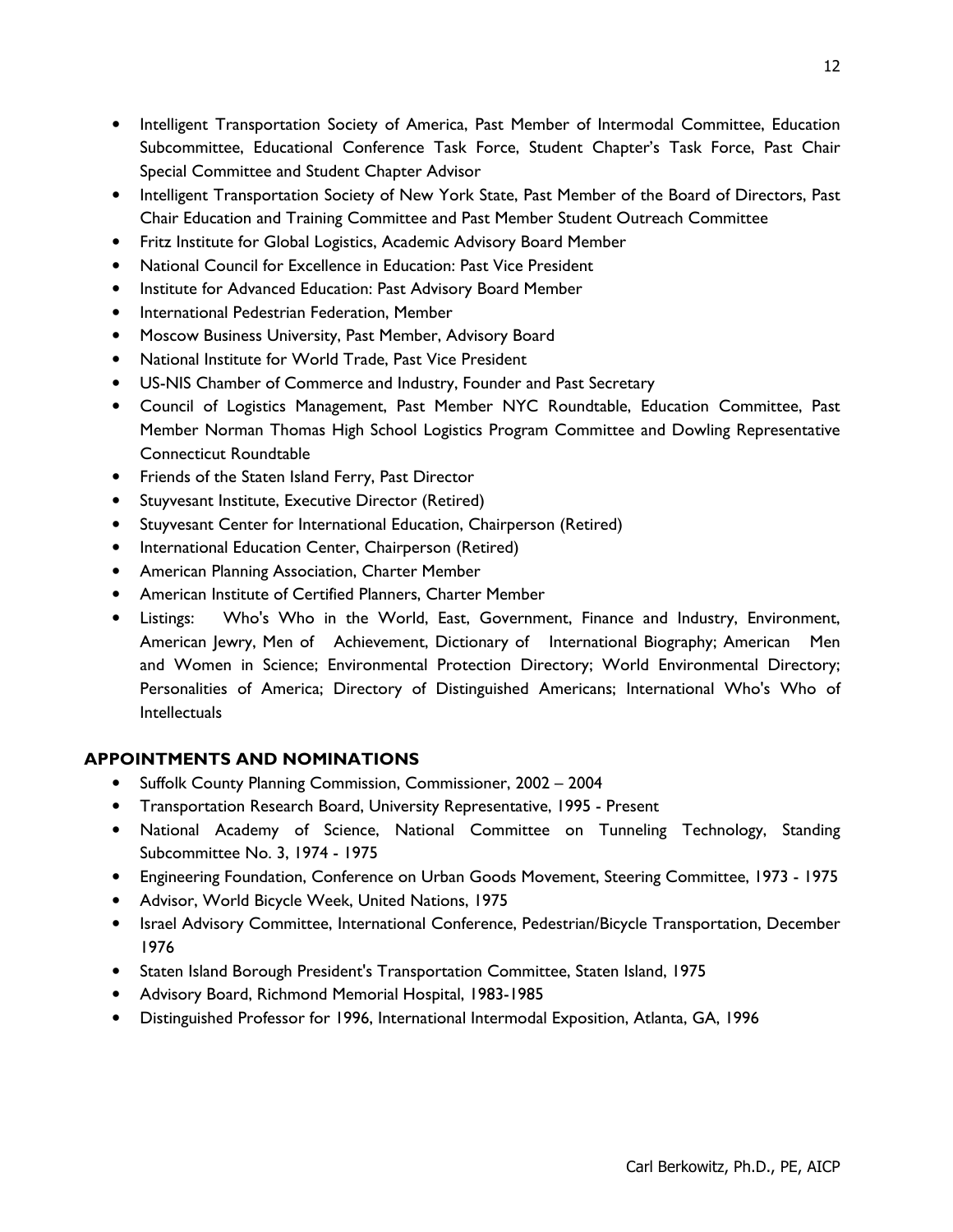#### **INDEPENDENT RESEARCH**

- Pedestrian Safety (Slip, Trip, Misstep and Fall)
- Walking on Icy and Wet Surfaces
- ADA and Safe Walking
- Passenger Transportation Safety
- Pedestrian Safety in a Terminal Environment
- Passenger Terminal and Station Safety Audit
- Safe Operation of Public Transportation
- Rail Transit Platform Safety
- Train to Platform Horizontal and Vertical Gap
- Training Transportation Employees
- Best Practices in Transportation Safety
- Rail and Bus Transit Jerk Rate
- Rail Transit Station Operations and Safety
- Rail Platform Crowding
- Rail Transit Platform Gaps
- Railcar Door Operations and Human Error
- Operator Perception/Reaction Time
- Design of Stairs, Ramps and Pathways
- Bus and Railcar Stairways
- Railroad Grade-Crossing Safety
- Safe Pedestrian Crossings
- Railroad Right-of-Way Trespassing
- Airport Pedestrian Safety
- Transporting of Garbage by Rail
- Highway Intersection Safety
- Geometric Design of Roadways
- Bus Stop and Shelter Design
- Transit Bus Stop Safety
- Saw Tooth Bus Stop Design
- School Bus Stop Safety
- Sudden, Violent and Unexpected Changes in Acceleration or Deceleration
- School Bus Safety
- Bus Occupant Safety
- Bus and Train Operator Perception-Reaction Time
- Student Safety Door to Door
- Pedestrian Vehicle Collisions
- Work Zone Safety
- Workplace Safety (OSHA, Jones Act and FELA)
- Rail Corridor Analysis
- Design of the Rail Car Floor Plate for Commuter Rail
- General Aviation and Human Factor Issues
- Intermodal Transportation and Air Cargo
- Information Technology and Intermodal **Transportation**
- Innovative Transportation Financing
- Transit Terminal Planning, Design, Operation and Safety
- Transportation and Traffic Impact Study **Guidelines**
- Transportation Impact of Major Developments
- Congestion Management and Mitigation
- Planning and Designing Parking Facilities
- Bicycle Master Planning
- Intelligent Transportation Systems and Parking
- Intelligent Intersection Design
- Continuous Flow Intersections
- Congestion and Incident Management
- High-speed Marine Transit System for Washington, DC, (with Bell-Halter Marine)

#### **RESEARCH DIRECTED, NEW YORK CITY DOT**

Urban Truck Project, Auto Free Zone, Transportation Facilitation Centers, Designing for People, Freight Consolidation, Waterborne Transportation, Cargo Security, Pedestrian Malls, Marine Structures, Sub-Regional Planning, Managerial Training, Behavioral Modeling, Cycloidal Propulsion, Marine Borer, Ferry Docking Facilities, Ferry Rider-ship Survey, Functional Design of Ferry Systems, Behavioral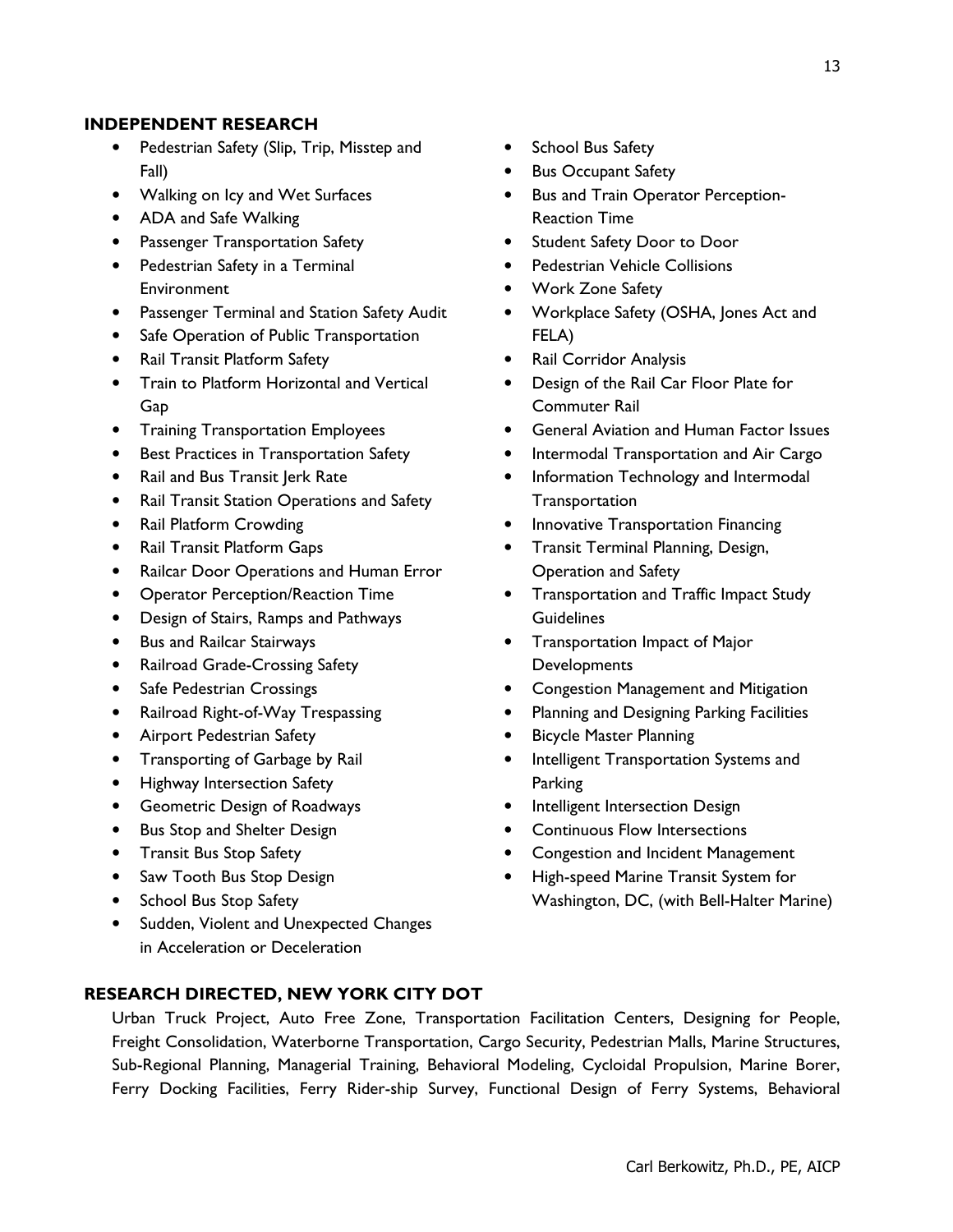Characteristics of Ferry Riders, Future Requirements of Staten Island Ferry Fleet, Vehicle Passenger Control Systems, Structural Analysis, Subway Access, Mini-Ferries, Behavioral Modeling/Ferry User Characteristics, Ferry Cost Analysis, Transit Access, Fast Ferries, Ferry Vehicle Users and Marketing Transportation

## **RESEARCH AND DEVELOPMENT GRANTS, NYC DOT**

Better Integration of Transportation Modes, \$500,000 Staten Island Ferry Terminal, \$150,000 Manhattan Garment Center Goods Movement, \$250,000 New Ferries, \$30,000,000 South Richmond Transportation Program, \$80,000 Ferry Access Systems, \$4,500,000 High-Speed Waterborne Transportation, \$955,000 Inter-Modal Coordination, \$200,000 Structural Rehabilitation of Ferry Terminals, \$15,000,000 Mini-Ferries, \$1,500,000 Bicentennial Transportation Program, \$50,000 Information Systems, \$100,000 New York City Bicycle System Study, \$50,000 Private Bus Study, \$300,000 Marketing Waterborne Transportation, \$50,000 Bus Terminal Studies, \$100,000 Ferry Maintenance Facility, \$5,000,000 North Shore Transit Study, \$75,000

# **UNIVERSITY RESEARCH AND GRANTS**

*National Center for Excellence in Education* NSF Teachers Institute, \$150,000 US Education Teachers Institute, \$50,000 Geraldine Dodge Foundation, \$100,000 Stanley H. Kaplan Foundation, \$20,000 French Ministry of Education, \$25,000 USIA, Youth Exchange, Hungary, \$50,000 USIA, Youth Exchange, France, \$50,000 USIA, Youth Exchange, Asia, Africa, \$50,000 American Chess Foundation, \$5,000 Pan American World Airways, \$1,500 Xerox Company, \$5,000

## *The City College The City College*

NYC Board of Education, \$50,000 WTI, Training for DORTS, \$8,000 Marine Transportation, CUNY-RF, \$5,000 WTI, Training for DORTS, \$70,000 UMTA North Shore Transit, Part II, \$325,000 Weizmann Institute, Perach, \$10,000 UMTA 63rd Street Access, \$100,000 US Education, MISSEP, \$50,000 NYS Education, MISSP, \$57,000 US Energy, PREP, \$40,000 NYC Board of Education, \$900,000 (91- 94) USIA, Youth Exchange, NIS, \$252,000 NYC Child Welfare Administration, \$110,000 NSF, Summer Camp, \$300,000

| tional Center for Excellence in Education    | <b>Polytechnic Institute of New York</b>      |
|----------------------------------------------|-----------------------------------------------|
| NSF Teachers Institute, \$150,000            | Maritime Administration, \$300,000            |
| US Education Teachers Institute, \$50,000    | Urban Goods Movement, \$250,000               |
| Geraldine Dodge Foundation, \$100,000        | <b>Long Island University</b>                 |
| Stanley H. Kaplan Foundation, \$20,000       | NYC Board of Education, \$110,000             |
| French Ministry of Education, \$25,000       | <b>State University at Stony Brook</b>        |
| USIA, Youth Exchange, Hungary, \$50,000      | NYS Education for District 11, \$50,000       |
| USIA, Youth Exchange, France, \$50,000       | People to People, \$67,500                    |
| USIA, Youth Exchange, Asia, Africa, \$50,000 | French Ministry of Education, \$8,500         |
| American Chess Foundation, \$5,000           | American Chess Foundation, \$500              |
| Pan American World Airways, \$1,500          | <b>Adelphi University</b>                     |
| Pfizer Company, \$1,500                      | People to People, Student Exchange, \$150,000 |
| Xerox Company, \$5,000                       |                                               |
|                                              |                                               |

## **DOWLING COLLEGE RESEARCH**

• Intelligent Marine Transportation System: Swift Marine Advance Response Transportation **Technology**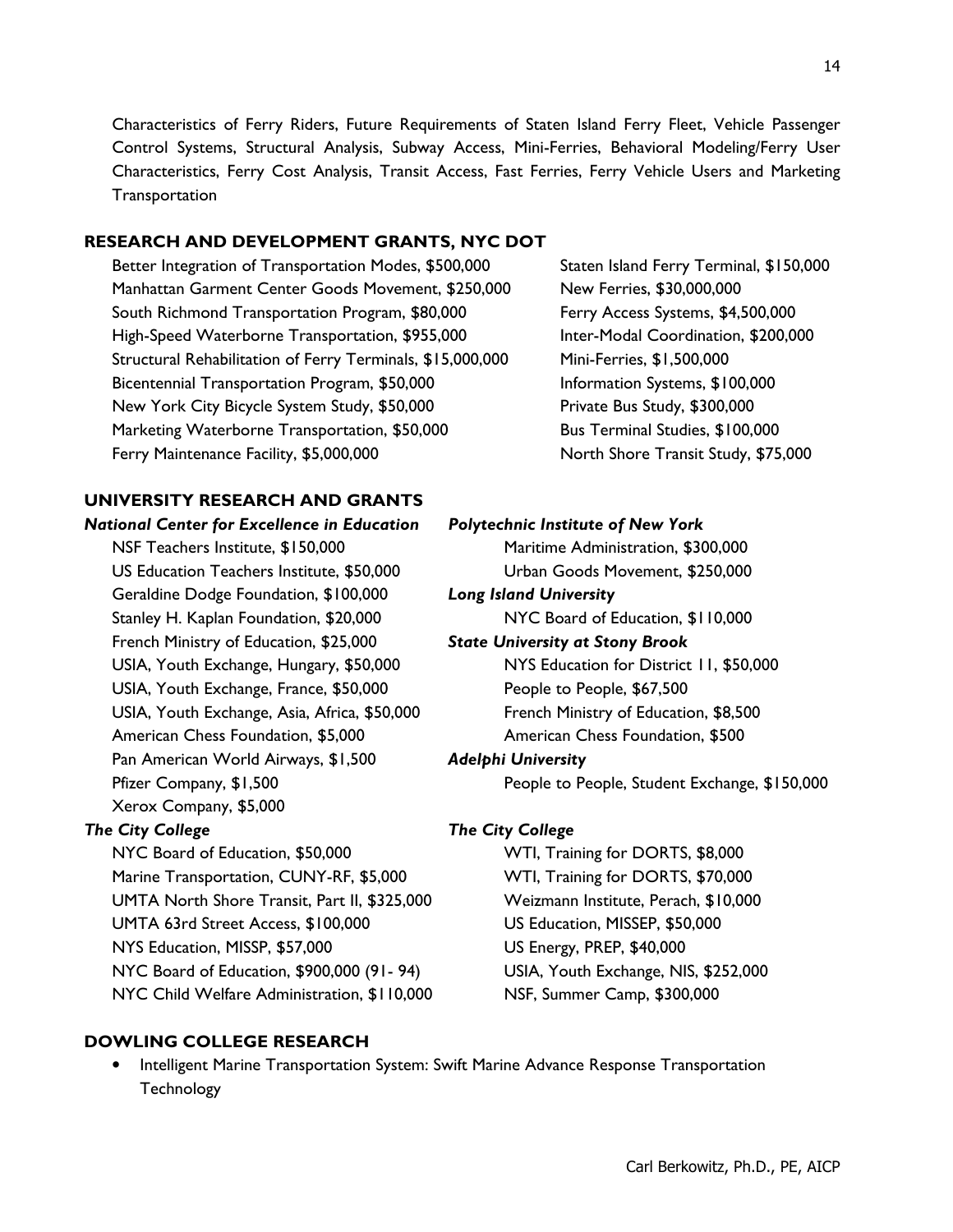- UNISYS Heliport Study
- Intermodal Passenger Transportation System Serving Staten Island
- Monitoring ITS Technology
- Best Practices in the Design of Passenger Terminals
- International Transportation and Logistics Management
- Career Opportunities in Intermodal Transportation
- Russia's Food Distribution Systems in St. Petersburg and Moscow
- Vision 20/20 Long Island Transportation and Economic Development Plan
- Continuous Flow Intersection Technology
- Preparing Minority Students for Careers in Transportation and Science
- Application of Intelligent Transportation System Technology to Reduce Automobile Theft
- Prevention of Automobile Insurance Fraud Using Internet
- Transportation to Health Care Facilities
- Issues Impacting Cross Border Crossings
- Local Area Traffic and Transportation Issues
- Intermodal Connectivity, CAST II

#### **COMMUNITY SERVICE AWARDS**

- Founder Award, Arden Heights Boulevard Jewish Center, 1998
- Distinguished Service, Council of Jewish Organizations, 1992
- Stuyvesant Parents Association, 1990
- Distinguished Service, International Summer Institute, 1988
- Honorary Degree, Stuyvesant High School, New York City Board of Education, 1987
- Distinguished Service, Stuyvesant H.S. Parents Assoc., 1987
- Parents Leadership, Council of Supervisors & Admin., 1987
- Past President, Arden Heights Boulevard Jewish Center, 1987
- Village Green Soccer Club Distinguished Service, 1983
- Distinguished Service, Friends of the Ferry, 1982
- Scouting Award, Pack and Troop #444, 1981
- Israel Leadership, Israel Bonds, 1979
- Distinguished Service, Council of Jewish Organizations, 1979
- Distinguished Service, MAUDEP, 1979
- New Life, Israel Bonds, 1979
- Lion of David, Israel Bonds, 1979
- Shalom Award, Arden Heights Boulevard Jewish Center, 1978
- Dedicated Service, Council of Jewish Organizations, 1978
- Twelve Tribes of Israel, Israel Bonds, 1978
- Distinguished Service, Council of Jewish Organizations, 1977
- Service Award, Borough President of Staten Island, Community Board #3, 1997
- Past President, Arden Heights Boulevard Jewish Center, 1974
- Distinguished Service, MAUDEP, 1974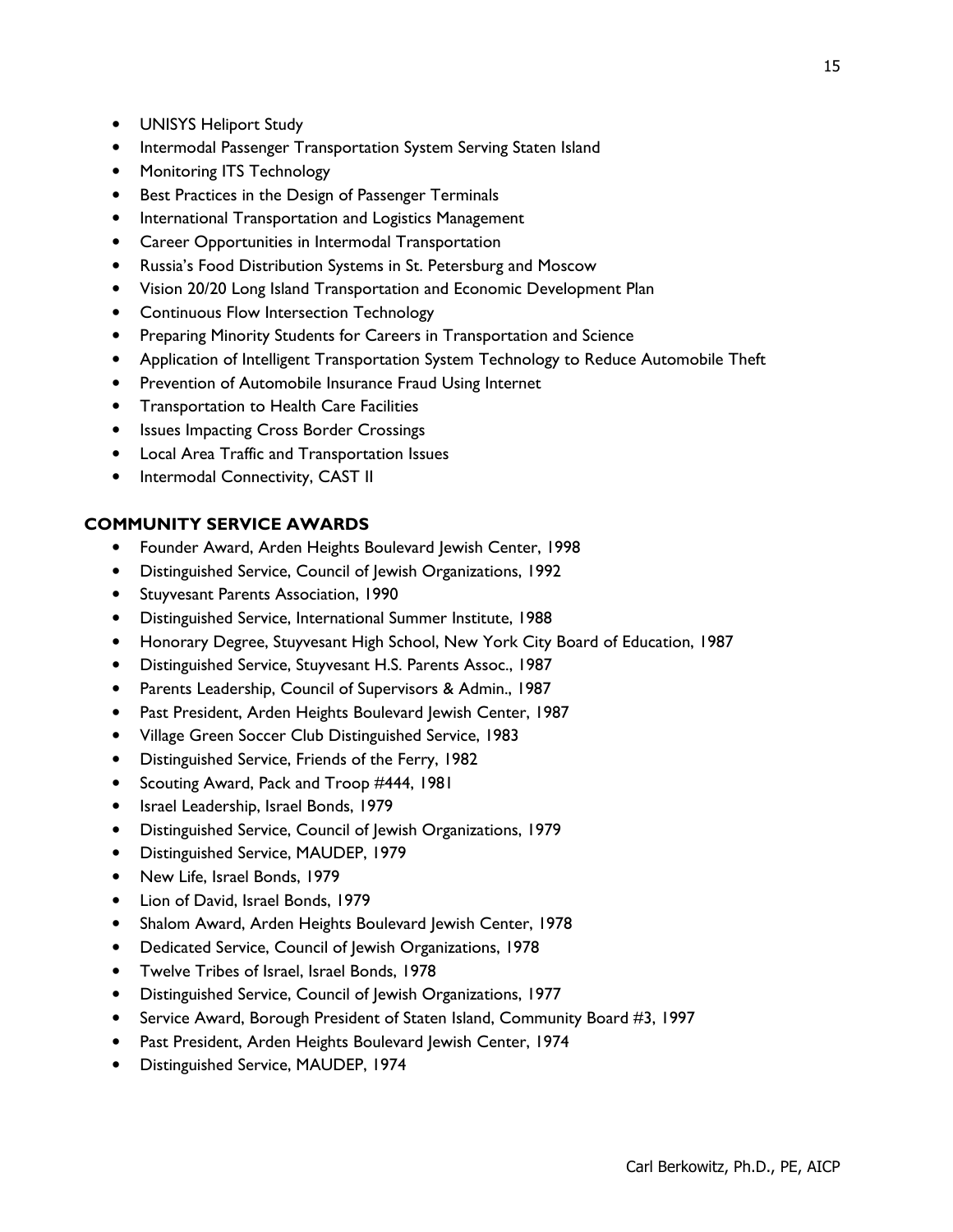## **COMMUNITY SERVICE**

- Past President and Current Director, The Waterways Civic Association, Moriches, NY
- Past Member, William Floyd Community Summit, Moriches-Shirley-Mastic
- Past Member, Bay Area Civic Association, Shirley-Mastic
- Past Member, Moriches Bay Civic Association, Moriches-Center Moriches
- Founder, First President, Past Trustee, Arden Heights Boulevard Jewish Center
- Past President, Staten Island Council of Jewish Organizations
- Delegate and Founding Member, Jewish Community Relations Council of New York.
- Past Committee Person, Cub Pack #444
- Founder, Past Chairperson, Boy Scout Troop #444
- Past Delegate, New York City Metropolitan Council on Poverty
- Former Member, Staten Island Community Planning Board #3 and #4
- Member Transportation Committee, Staten Island Community Planning Board #3
- Delegate, NYC Council on Soviet Jewry
- Former Coach, Village Green Little League
- Founder and First Chair, Staten Island Jewish National Fund
- Past Chair and Member, Staten Island Israel Bonds
- Past Director, Silver Lake Soccer Club
- Co-founder Staten Island Soccer Federation
- Past President, Executive Committee member and chair of many committees, Stuyvesant High School Parents Association
- Co-founder, Staten Island Fencing Club
- Co-founder, Village Green Soccer League
- Coach Village Green Soccer Club
- Past Member, Board of Directors, Staten Island Jewish Community Center
- Co-founder Staten Island Jewish Historical Society
- Past Member, Board of Guardians and Jewish Family Service
- Chairperson, Staten Island's 25th Anniversary Celebration of Israel's Founding
- Committee Chair, Village Green Residents Association
- Co-founder and Director, Staten Island PED
- Founder and Director, Stuyvesant Institute
- Member Community Advisory Board, Richmond Memorial Hospital
- Founder, Director, Friends of the Staten Island Ferry

#### **SCHOLARLY ACTIVITIES (Publications and Presentations)**

- 1. **Pedestrian Information Systems**, Man Transportation Interface Proceedings, American Society of Civil Engineers, May 1972.
- 2. **Cargo Security in the Garment Center**, Proceedings, 1973, National Cargo Security Conference, USDOT, September 1973.
- 3. **The New York City Garment Center Urban Goods Movement Study**, Proceedings, International Conference on Transportation Research, Bruges, Belgium, College D'Europe, Transportation Research Forum, June 1973, Joint Author.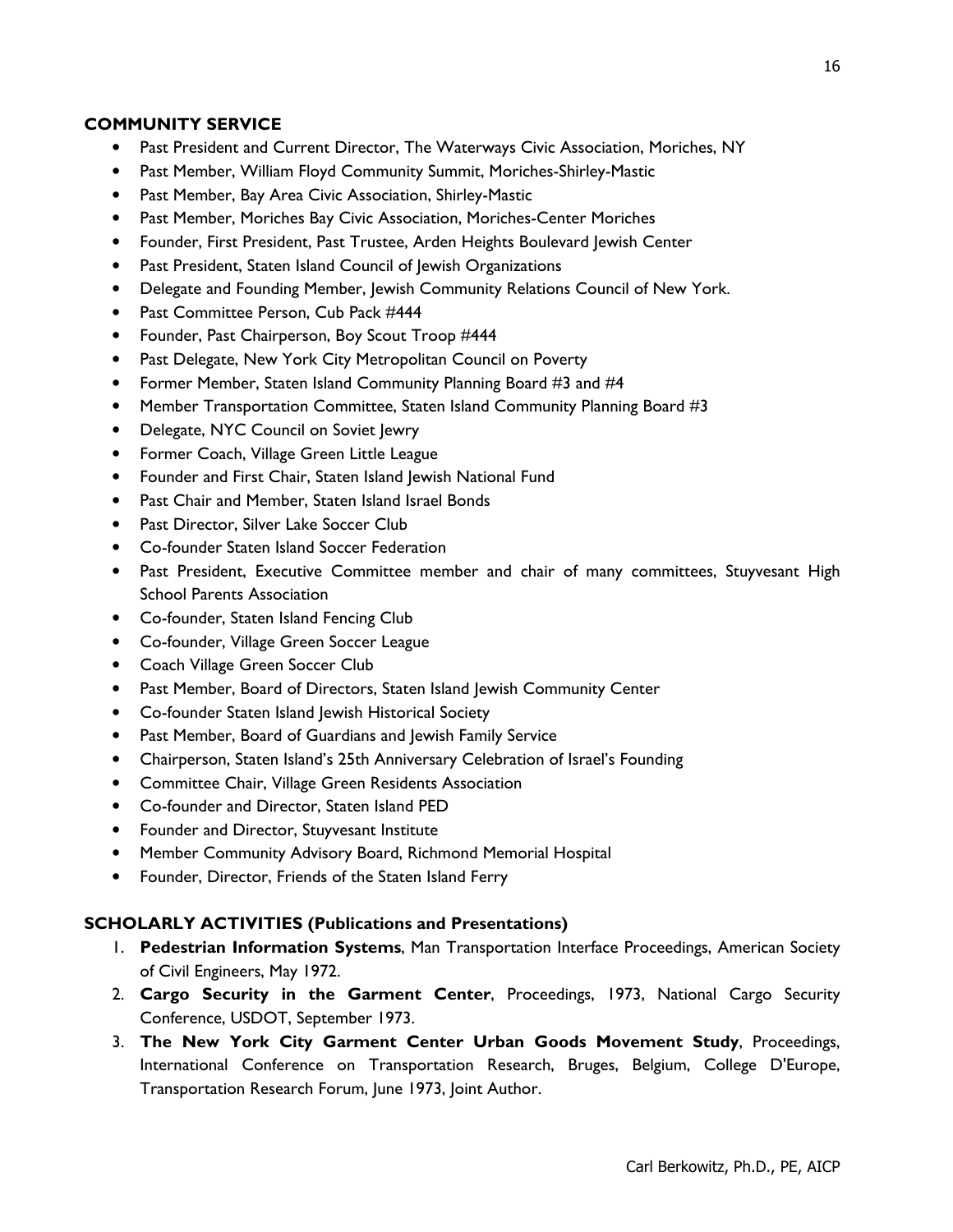- 4. **Getting the Job Done**, Proceedings, Bicycle/Pedestrian Planning and Design Seminar, Disney World, Florida, December 1973.
- 5. **Operating Characteristics of Rail Transit**, University of California, Institute for Traffic and Transportation Engineering, Los Angeles, Videotaped, June 1973.
- 6. **Goods Movement in the New York Garment Center**, The Location of Freight Terminals in Urban Areas, Proceedings of the Engineering Foundation Conference, Berwick, August 1973, Joint Author.
- 7. **Bikeway Maintenance,** Proceedings, International Bicycle/Pedestrian Conference, London, May 1974, Joint Author.
- 8. **Goods Movement in Urban Development**, Third World Congress of Engineers and Architects in Israel, December 1973, Proceedings, September 1974, Joint Author.
- 9. **Bikeway Development**, Bikeways are Beautiful Conference, Princeton, November 1974.
- 10. **Passenger Access, Marine Passenger Terminals**, Proceedings, Third National Bicycle/Pedestrian Planning, Design and Implementation Seminar, San Diego, December 1974, Joint Author.
- 11. **Bikeway Planning, the New York Experience,** Proceedings, Second International Seminar on the Planning and Implementation of Bicycle and Pedestrian Facilities, Amsterdam, May 1975.
- 12. **The New York City Urban Goods Movement Program**, Proceedings of the Engineering Foundation Conference on Goods Transportation in Urban Areas, Santa Barbara, California, September 1975, Joint Author.
- 13. **Operations Management**, Proceedings of the Engineering Foundation Conference on Goods Transportation in Urban Areas, Santa Barbara, California, September 1975.
- 14. **New York City Metropolitan Area High-Speed Waterborne Transportation Project**, Proceedings, First International Waterborne Transportation Seminar/Workshop, Orlando, October 1975.
- 15. **The Apparel Goods Movement Process**, Proceedings, American Society of Civil Engineers, Denver, Colorado Convention, November 1975, Joint Author.
- 16. **Goods Movement in Manhattan's Garment Center**, Proceedings, Transportation Research Forum, Toronto, Canada, November 1975, Joint Author.
- 17. **Bicycling in a Metropolitan Area**, Proceedings, Fourth National Seminar on the Planning, Design, Implementation of Bicycle/Pedestrian Facilities, New Orleans, Louisiana, December 1975.
- 18. **Waterborne Transit**, Proceedings, Sixth National Seminar on the Planning, Design and Implementation of Bicycle/Pedestrian Facilities, Palo Alto, California, July 1977.
- 19. **New York City's Waterborne Demonstration Program**, Proceedings, American Society of Civil Engineers, New York City Conference, October 1977.
- 20. **Staten Island Ferries for the 1980's**, New York Metropolitan Section, Society of Naval Architects and Marine Engineers, New York, May 1982, Joint Author.
- 21. **Improving the Operating Efficiency of the Staten Island Ferry System,** Proceedings, International Marine Transit Conference, San Francisco, California, November 1982, Joint Author.
- 22. **Decision Criteria of Ferry Users**, Proceedings, Ninth Annual Marine Transit Conference, New York City, October 1984, Joint Author.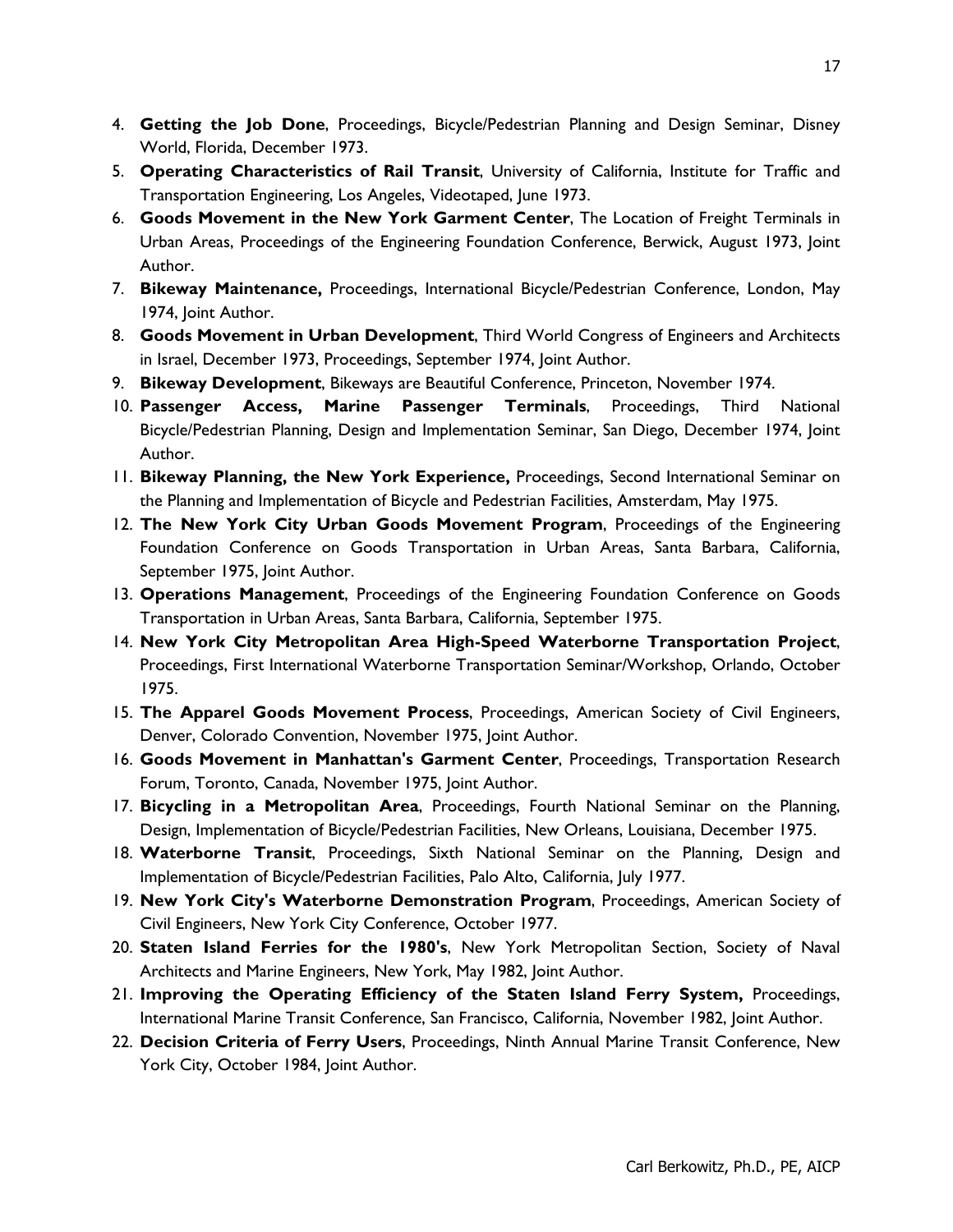- 23. **New Possibilities in Marine Transit**, Proceedings, Fourteenth Annual Conference of the International Marine Transit Association, Helsinki, September 1989.
- 24. **High-Speed Passenger Ferry Service, A Case Study**, Transportation Research Board, 69th Annual Meeting, Washington, DC, January 1990. (Accepted for Publication)
- 25. **Modeling Waterborne Passenger Transportation User Characteristics**, Transportation Research Board, 69th Annual Meeting, Washington, DC, January 1990. (Accepted for Publication)
- 26. **SMARTT Vehicle: Marine Passenger Vessel for the 21st Century**, Proceedings, Transportation Management Conference at SUNY Maritime, New York, May 1994, Joint Author.
- 27. **Preparing Students to Cope with the Twenty-First Century's Economic and Social Prospects**, Proceedings Mid-Atlantic Section Conference, American Society for Engineering Education, Toms River, NJ, April 1995, Joint Author.
- 28. **Modal and Intermodal Transportation Careers: 2005**, Proceedings, Second Annual Transportation Management Conference, Fort Schyler, NY, May 1995, Joint Author.
- 29. **Transportation Companies: A Strategic Plan for Education and Training**, Proceedings, Intelligent Transportation Society of America, Education and Training Workshop, Reston, VA, June 1995.
- 30. **Transportation Industry Careers: 2005**, Proceedings, Intelligent Transportation Society of America, Education and Training Workshop, Reston, VA, June 1995, Joint Author.
- 31. **Leadership in Intermodal Transportation and Applied Research**, Proceedings, American Society Civil Engineers 1995 Transportation Congress, San Diego, CA, October 1995, Joint Author.
- 32. **Intelligent Marine Transportation Systems: SMARTT (Swift Marine Advance Response Transportation Technology),** Proceedings, American Society Civil Engineers 1995 Transportation Congress, San Diego, CA, October 1995, Joint Author.
- 33. **An Educational Initiative: Helping Minority Students in Mathematics, Science and Technology**, Proceedings, Educational Empowerment of Minority Youth: Perspectives for the Twenty-First Century, Brooklyn College, Brooklyn, NY, November 1995, Joint Author.
- 34. **Center for Education in Technology and Science at Dowling College**, The Partnership for Service-Learning, 13th Annual International Conference, Preparing Students for the New World: Service Learning in the Americas and Elsewhere, Guadalajara, Mexico, February 1996, Joint Author.
- 35. **Intermodal Transportation Careers: Preparing for the 21st Century**, Proceedings, 1996 Intermodal Distribution Education Academy, Atlanta, GA, March 1996, Joint Author.
- 36. **A 21st Century Vision for Intelligent Intermodal Transportation Systems and Technologies**, Proceedings, Institute for Transportation Engineers, International Conference, Dana Point, CA, March 1996, Joint Author.
- 37. **A 21st Century Vision of Intelligent Intermodal Transportation Technology**, Semiseesquicentennial Transportation Conference: Celebrating the 75th Anniversary of the Transportation Research Board, Ames, IA, May 1996, Joint Author.
- 38. **Transportation Technology Careers: 2005**, Proceedings, International Conference on Engineering Education and Practice, Washington, DC, June 1996, Joint Author.
- 39. **Transportation Technology Careers: 2005**, Proceedings, American Society for Engineering Education Annual Conference, Design in Engineering Division and International Division, Washington, DC, June 1996, Joint Author.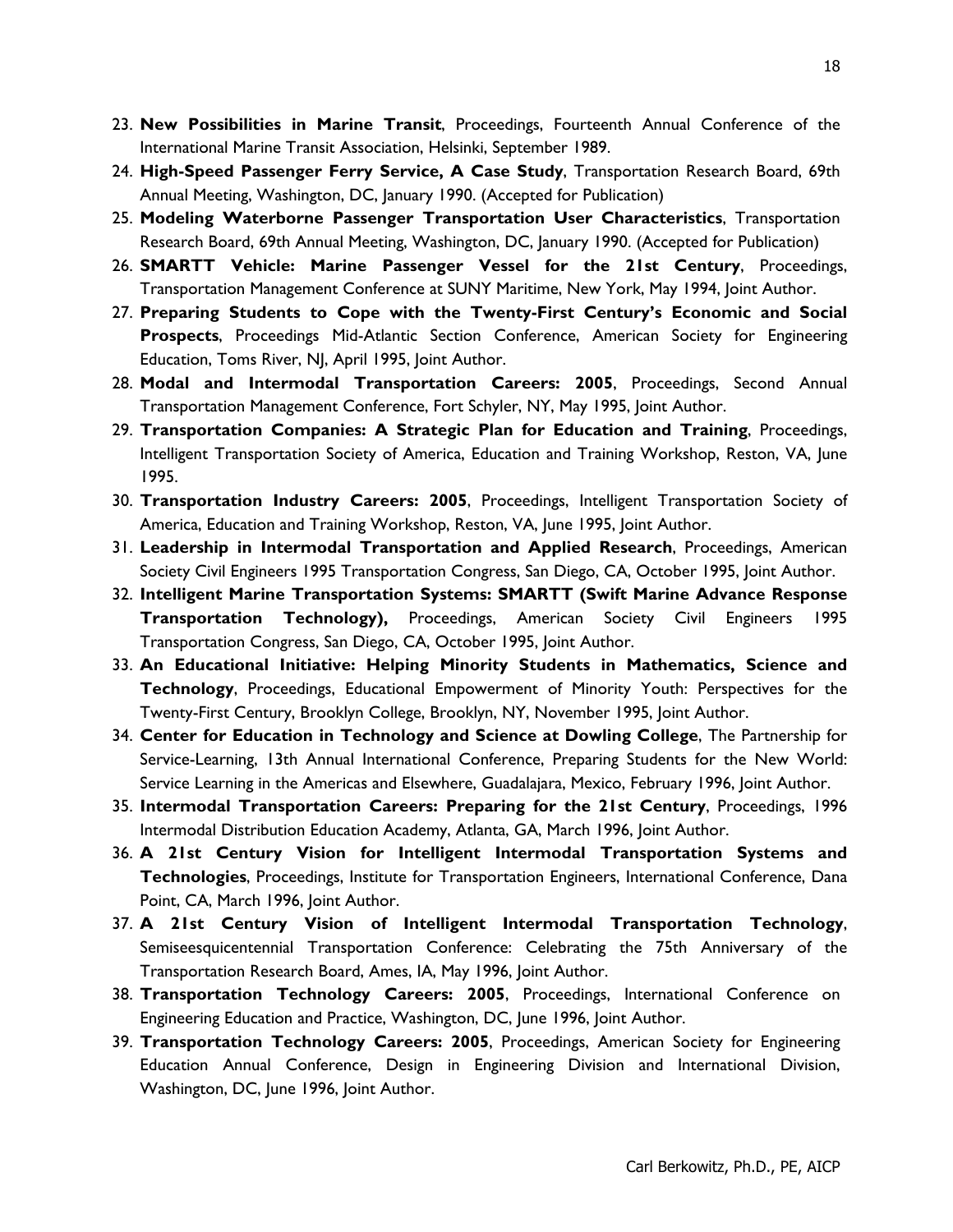- 40. **Intermodal Transportation Career Opportunities**, Proceedings, Intermodal 96 South America, Sao Paulo, Brazil, June 1996, Joint Author.
- 41. **Solving Air Transportation and Intermodal Related Issues**, Proceedings, 24th International Air Transportation Conference, American Society of Civil Engineers, Louisville, KY, June 1996, Joint Author.
- 42. **Innovative Surface Transportation Design: Continuous Flow Intersection**, Proceedings, Fifth International Symposium on Intermodal Transportation, Bordeaux, France, July 1996, Joint Author.
- 43. **An Overview of Intelligent Transportation Systems Technology**, Proceedings, Fifth International Symposium on Intermodal Transportation, Bordeaux, France, July 1996, Joint Author.
- 44. **An Intermodal Transportation Decision-Making Tool for the 21st Century**, Proceedings, North Eastern Business and Economic Association Annual Meeting and Conference, Co-sponsored by Dowling College Islandia, NY, September 1996, Joint Author.
- 45. **Continuous Flow Intersection: A Public/Private Partnership**, Proceedings, Third Annual World Congress on Intelligent Transport Systems, Orlando, FL, October 1996, Joint Author.
- 46. **Continuous Flow Intersection**, Proceedings, International Road Federation, 1996 Asia-Pacific Regional Meeting, Taipei, Taiwan, November 1996, Joint Author.
- 47. **A Visionary Approach to Transportation Education and Training: A New Prototype for the 21st Century**, Proceedings, International Road Federation, 1996 Asia-Pacific Regional Meeting, Taipei, Taiwan, November 1996, Joint Author.
- 48. **Simulation and Conflict Resolution in the Planning and Development of Transportation Facilities**, Proceedings, International Road Federation, 1996 Asia-Pacific Regional Meeting, Taipei, Taiwan, November 1996, Joint Author.
- 49. **An Intermodal Passenger Ferry Concept for New York City**, Transportation Research Board Conference, Washington, DC, January 1997, Joint Author, (Accepted for Publication).
- 50. **Educating Transportation Leaders for the 21st Century**, Proceedings, The 13th Institute for Transportation Engineers International Conference, Transportation and Sustainable Communities - Challenges and Opportunities for the Transportation Professional, Tampa, FL, March 1997, Joint Author.
- 51. **Intermodal Transportation Simulation System A New Prototype for the 21st Century**, Sixth International Conference on Automated People Movers, American Society of Civil Engineers, Las Vegas, NV, April 1997, Joint Author.
- 52. **An Overview of Intelligent Transportation System Technology**, Proceedings, The Fourteenth Annual International Intermodal Expo, The Intermodal Distribution Education Academy, Atlanta, GA, April 1997, Joint Author.
- 53. **Intelligent Transportation Simulation System: A New Prototype for the 21st Century**, Proceedings, Intelligent Transportation Society of America Annual Conference, Merging the Transportation and Communication Revolution, Washington, DC., June 1997, Joint Author.
- 54. **Solving Intermodal Transportation-Related Issues**, Proceedings, XIIIth International Road Federation World Meeting, Toronto, Canada, June 1997, Joint Author.
- 55. **Intermodal Transportation Careers**, Proceedings, XIIIth International Road Federation World Meeting, Toronto, Canada, June 1997, Joint Author.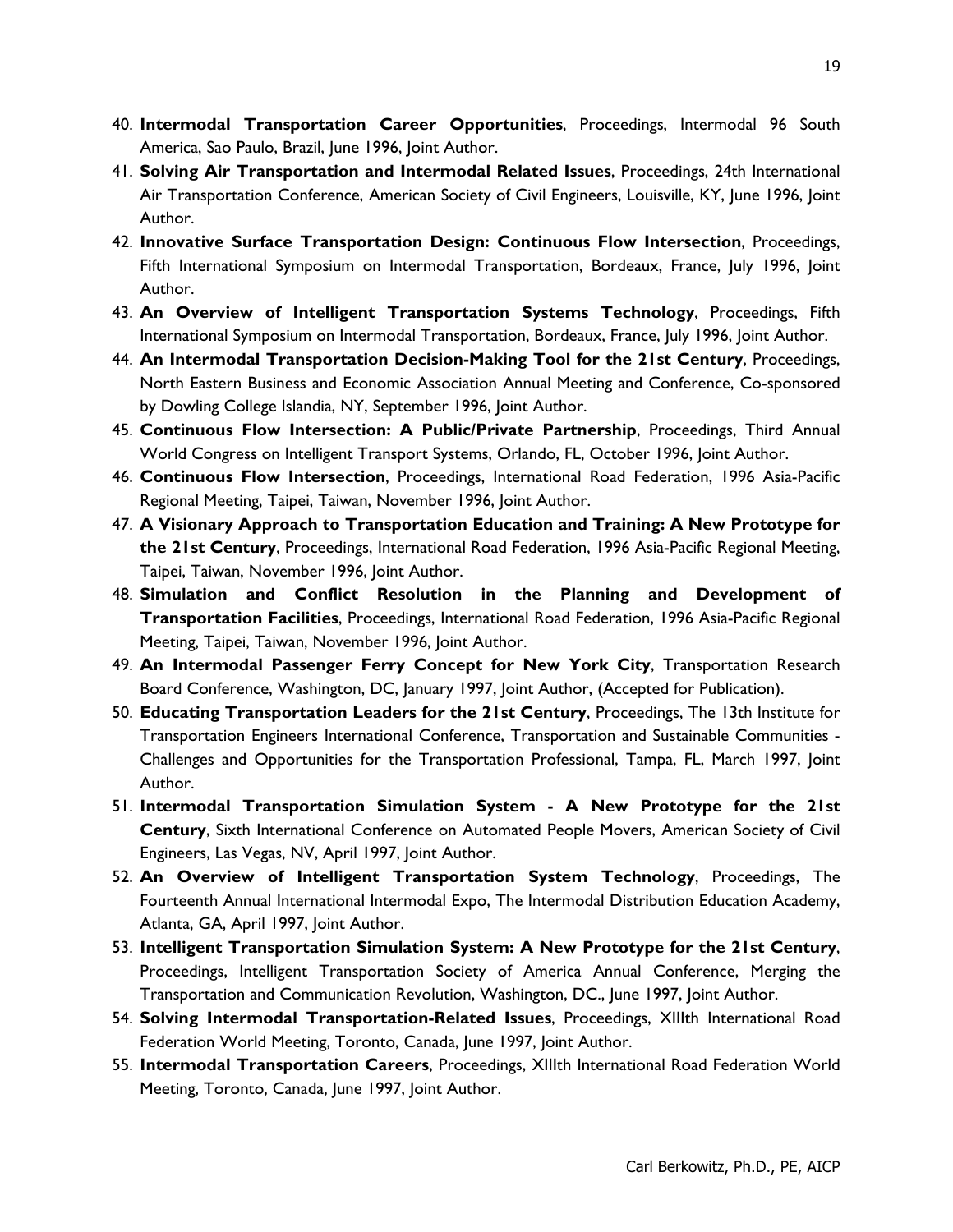- 56. **Continuous Flow Intersection: An Intelligent Transportation Solution**, Proceedings, 67th Annual Meeting of the Institute of Transportation Engineers, Boston, MA, August 1997, Joint Author.
- 57. **Improving the Intermodal Transportation System Using Advance Simulation Technology**, Proceedings, 4th World Congress on Intelligent Transport Systems, Berlin, Germany, October 1997, Joint Author.
- 58. **Advance Simulation Technology Applied to Passenger Terminal Safety and Security,**  Proceedings, Passenger Terminal World Expo and Conference, Paris, March 2006, Joint Author.
- 59. **Advanced Virtual Simulation Technology: Case Study,** Proceedings, Government Security Expo and Conference, Washington, DC, April 2006, Joint Author.
- 60. **Advance Virtual Simulation Model for Intermodal Terminals,** Proceedings, 6th Asia Pacific Transportation Development Conference and  $19<sup>th</sup>$  International Chinese Transportation Professional Association, Hong Kong and Macau, May-June 2006.
- 61. **Advance Simulation Technology Applied to Port Safety and Security,** Proceedings, American Society of Civil Engineer, Ninth International Conference on Applications of Advance Technology in Transportation, Chicago, August 2006, Joint Author.
- 62. **Advance Simulation Technology Applied to Passenger Terminal Safety and Security,**  Proceedings of the 10<sup>th</sup> International Passenger Terminal World Expo, Paris, France, March 2006, Joint Author.
- 63. **Guidelines for Intermodal Connectivity and the Movement of Goods for Dubai, UAE,**  Proceedings, 2008 Annual Meeting, Institute of Transportation Engineers, August 2008, Joint Author.
- 64. **Critical Issues Surrounding Railroad Crossing Accidents,** Website Proceedings, Institute of Transportation Engineers, Northeastern District Annual Meeting, Port Jefferson, NY, March 2011.
- 65. **Rail Passenger Terminal Safety Audit,** Website Proceedings, International Seminar and Exposition, Rail Safety, 2014, Orlando, FL, April 2014, Joint Author.
- 66. **Pedestrian Safety in a Terminal Environment,** Website Proceedings, Institute of Transportation Engineers, Northeastern District, Long Branch, NJ, May 2014, Joint Author.
- 67. **Passenger Safety: Subway and Bus,** Proceedings, Subway Series 2014: Get on Track, New York State Trial Lawyers Institute, New York, NY, May 2014.
- 68. **Passenger Railroad Facility Safety Audit as Revenue Protection,** Joint Rail Conference, San Jose, CA, March 2015, Joint Author.

# **SCHOLARLY ACTIVITIES (Publications)**

- 1. **Location Feasibility Studies, New York State Route 347, 111, 27A** (three publications), New York State Department of Transportation, Long Island District 1965 - 1967, Joint Author.
- 2. **Application of CPM's to Transportation**, Master's Thesis, Baruch School of Business Administration, 1967.
- 3. **Planning for Development in New York State**, New York State Office of Planning Coordination, 1970, Joint Author.
- 4. **Long Island Sand and Gravel**, New York State Office of Planning Coordination, 1971, Joint Author.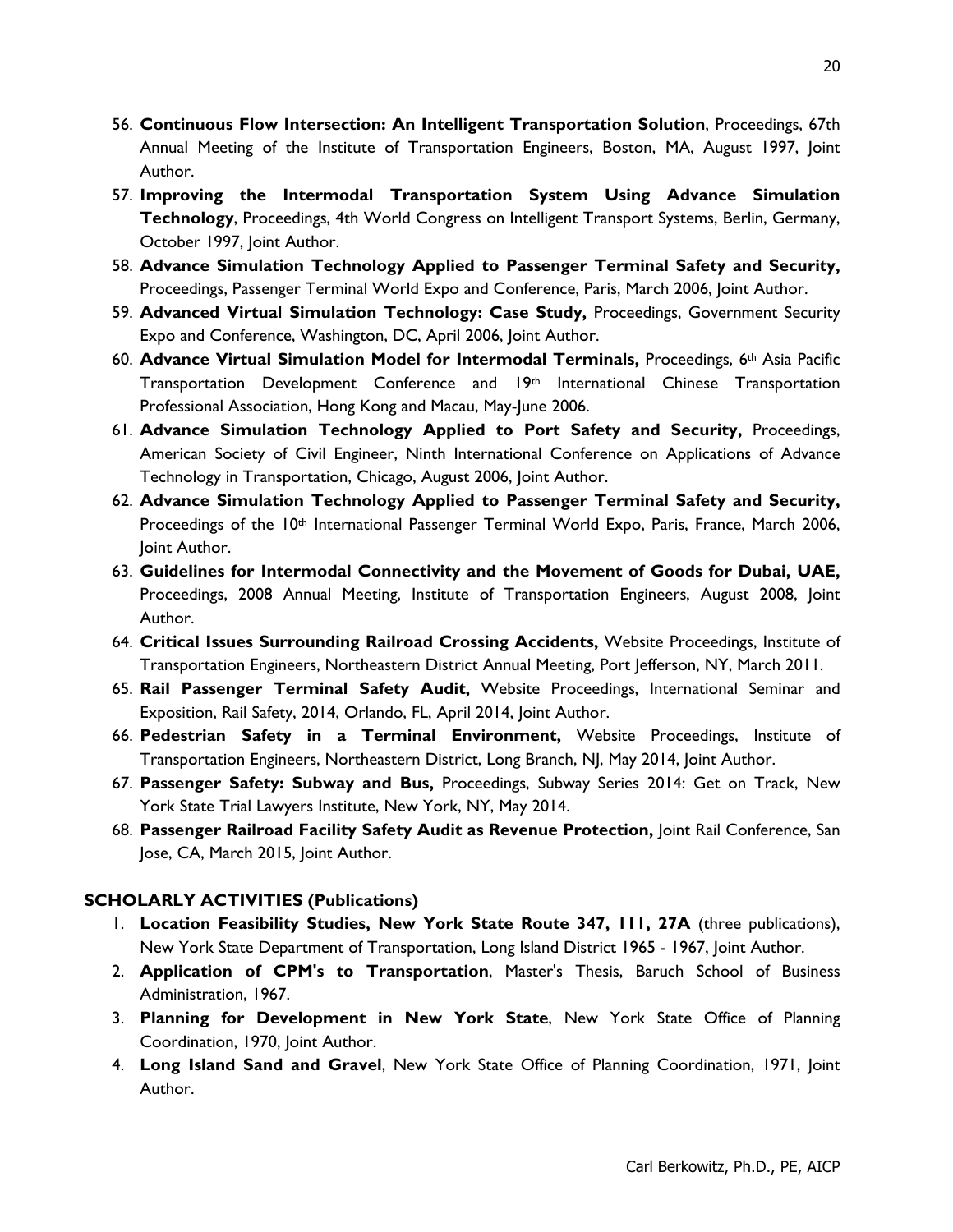- 5. **Bicycle Lane Midtown Manhattan**, New York City Transportation Administration, 1971, Joint Author.
- 6. **The Operation of Hovercraft in the New York City Metropolitan Area, A Technical Evaluation**, US Department of Transportation, February 1975, Joint Author.
- 7. **The Operation of Hovercraft in the New York City Metropolitan Area, Economic Feasibility, US Department of Transportation, February 1975, Joint Author.**
- 8. **New York City Metropolitan Area High-Speed Waterborne Transportation,** New York City Transportation Administration, 1975, Joint Author.
- 9. **Staten Island-Manhattan Ferry Terminal, Staten Island Ferry System Study**, New York City Transportation Administration, December 1975, Joint Author.
- 10. **Manhattan Garment Center Urban Goods Movement Study, Phase I,** New York City Transportation Administration, June 1976, Joint Author.
- 11. **Better Integration of Transportation Modes**, New York City Department of Transportation, September 1977, Joint Author.
- 12. **The Bicycle Still a Token Part of Transportation Planning**, Practicing Planner Magazine, American Institute of Planners, March 1978.
- 13. **Moped Planning, Design and Implementation,** Moped Planning, Design and Implementation Conference, Editor Proceedings, May 1978.
- 14. **Manhattan Garment Center Urban Goods Movement Study, Phase II,** New York City Department of Transportation, December 1979, Joint Author.
- 15. **High-Speed Waterborne Transportation Project**, New York City Department of Transportation, 1979, Joint Author.
- 16. **Ferry Ridership Characteristics,** New York City Department of Transportation, June 1980.
- 17. **Some Critical Aspects of Ferry Planning,** Polytechnic Institute of New York, November 1981, Joint Author.
- 18. **Marine Transit: A New Direction**, Marine Engineering Log Magazine, November 1982.
- 19. **Modeling Waterborne Transportation User Characteristics**, Dissertation, Polytechnic Institute of New York, January 1985.
- 20. **Staten Island Ferry System: Next Decade**, New York City Department of Transportation, December 1984, Joint Author.
- 21. **New York's Ferry Future**, Oculus Magazine, New York Chapter of the American Institute of Architects, April 1985, Joint Author.
- 22. **North Shore Corridor Study**, New York City Department of Transportation, November 1987, Joint Author.
- 23. **Waterborne Transportation on the Potomac River**, Aqua Line, May 1990.
- 24. **Intelligent Intermodal Transportation Systems and Technologies**, Third World Congress Foundation, Chicago, IL, March 1996, Joint Author.
- 25. **Intelligent Marine Transportation Systems: SMARTT**, Urban Transport 95' and the Environment for the 21st Century Proceedings, Wessex, UK, 1996, Joint Author.
- 26. **Transportation Engineering and Technology Careers: 2005**, Canadian Society of Transportation Engineers Transportation Conference, Edmonton, Alberta, May 1996, Joint Author.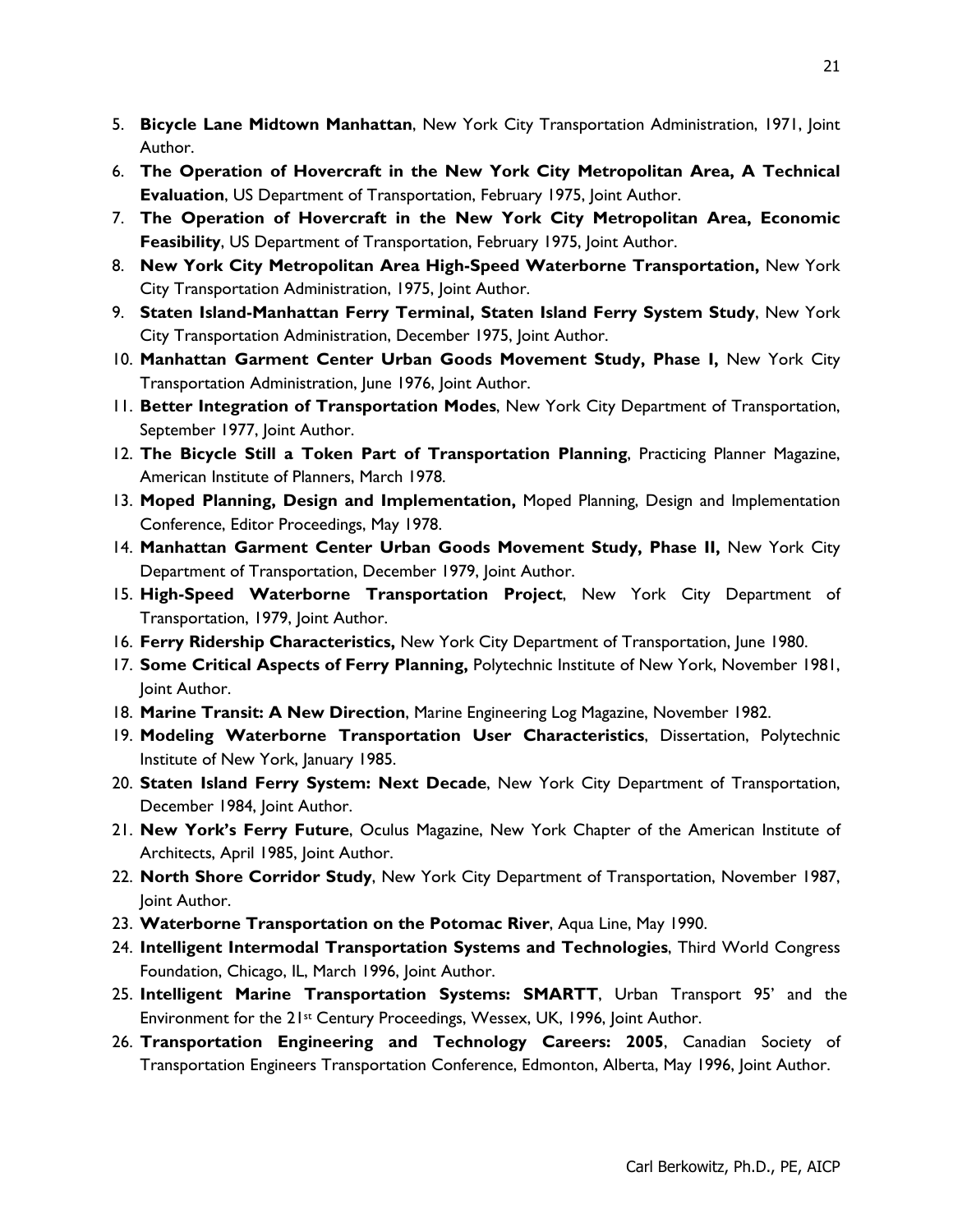- 27. **The National Aviation and Transportation Center, Providing Leadership in Intermodal Transportation**, Canadian Society of Transportation Engineers Transportation Conference, Edmonton, Alberta, May 1996, Joint Author.
- 28. **Road-Rail-Sea: An Intermodal Passenger Concept**, Canadian Society of Transportation Engineers Transportation Conference, Edmonton, Alberta, May 1996, Joint Author.
- 29. **Intelligent Marine Transportation System**, The 5th International Conference on High Speed Marine Craft, Safe Design and Safe Operation, Bergen, Norway, September 1996, Joint Author.
- 30. **Preparing Students for the 21st Century with an International Upper Division High School Program on a College Campus**, Eco-Informa 96, Lake Buena Vista, FL, November 1996, Joint Author.
- 31. **Continuous Flow Intersection**, Eco-Informa 96, Lake Buena Vista, FL, November 1996, Joint Author.
- 32. **Intermodal Transportation Simulation System: A New Prototype for the 21st Century**, Eco-Informa 96, Lake Buena Vista, FL, November 1996, Joint Author.
- 33. **A Visionary Approach to Transportation Education and Training: A New Prototype for the 21st Century**, Eco-Informa 96, Lake Buena Vista, FL, November 1996, Joint Author.
- 34. **Simulation and Conflict Resolution in the Planning and Development of Transportation Facilities**, 6th Transportation Research Board of the National Research Council Conference on the Application of Transportation Planning Methods, Dearborn, MI, May 1997, Joint Author.
- 35. **Continuous Flow Intersection: An Intelligent Transportation Solution**, 30th International Symposium on Automotive Technology and Automation, Florence, Italy, June 1997, Joint Author.
- 36. **An Intermodal Transportation Simulation System for the 21st Century**, 30th International Symposium on Automotive Technology and Automation, Florence Italy, June 1997, Joint Author.
- 37. **Continuous Flow Intersection**, XIIIth International Road Federation World Meeting, Toronto, Canada, June 1997, Joint Author.
- 38. **Leadership on the Line,** Long Island Topics, New York Newsday, February 23, 2003, p. A31.
- 39. **Congestion Reduction Strategy for Dubai**, Road and Transport Authority, Dubai, UAE, January 2006, Joint Author.
- 40. **Port Everglades Simulation Project: Case Study,** Center for Coastline Security Technology, Florida Atlantic University, April 2006, Joint Author.
- 41. **Virtual Port Simulation, Port Everglades Environs,** Center for Coastline Security Technology, Florida Atlantic University, College of Engineering and Computer Science, US Office of Naval Research, Defense Technical Information Center, 2006, Principal Investigator and Author.
- 42. **Guidelines for Intermodal Connectivity and the Movement of Goods for Dubai**, Logistics Spectrum Magazine, Vol. 40 No. 3, July-September 2006, pp. 27-35.
- 43. **Innovative Approach for Evaluating Intermodal Transportation Safety and Security,**  Goods Movement Council Newsletter, Institute of Transportation Engineers, Summer, 2006.
- 44. **Advance Analysis: How Can Newly Developed Technology be Applied to Improving Passenger Terminal Safety and Security,** Passenger Terminal World Magazine, November 2006, Joint Author.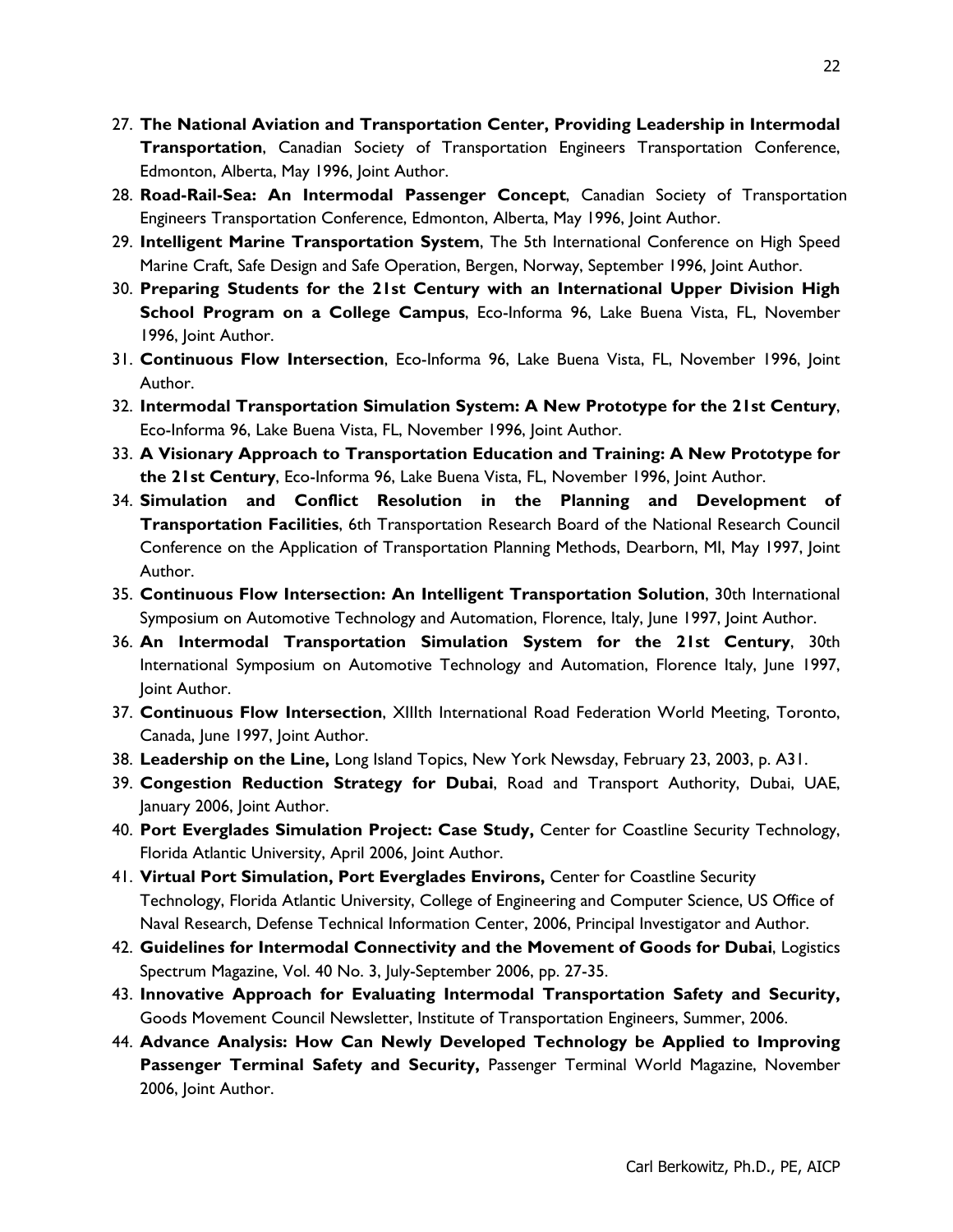- 45. **Mind the Gap**, The TASA Group, www.tasanet.com, Knowledge Center, December 2006.
- 46. **Guidelines for Intermodal Freight Connectivity: Drawing Excellence Through Best Practices,** Business Process Council World Conference, Mumbai, India, November 30- December 1, 2007, Joint Author.
- 47. **Smart Parking and Intelligent Parking Management System**, Passenger Terminal Expo 2008, Management and Operations Session, Amsterdam, April 15-17, 2008.
- 48. **Guidelines for Intermodal Connectivity and the Movement of Goods for Dubai, UAE**," Institute for Transportation Engineers Annual Meeting and Exhibit, Anaheim, CA, August 20, 2008, Joint Author.
- 49. **Intermodal Connectivity and Movement of Goods for Dubai, 4th** International Gulf Conference on Roads, Doha, Qatar, November 10-13, 2008, Joint Author.
- 50. **Passenger Platform Level of Service,** The TASA Group, www.tasanet.com, Knowledge Center, April 2010.
- 51. **Overcrowding Blamed for NYC Passenger's Fatal Fall,** The TASA Group, www.tasanet.com, Knowledge Center, April 2010.
- 52. **Rail Platform Overcrowding,** The TASA Group, www.tasanet.com, Knowledge Center, April 2010.
- 53. **Hazards of Rail Platform Overcrowding,** The Trial Lawyers, Dothan, AL, Winter, 2011.
- 54. **Mind the Gap: Safety Issues Involved in Overcrowding on Station Platforms,** Railway Terminal World, UK, March 2011.

55. **Pedestrian, Passenger, Worker Safety and Security in the Railroad Environment**, Chapter 18, Train Accident Reconstruction and FELA and Railroad Litigation, Fifth Edition, Lawyers and Judges Publishing Company, Tucson, AZ, Scheduled for 2017-18 Publication, Joint Author.

# **SCHOLARLY ACTIVITIES (Presentations)**

- 1. **Garment Center Transportation Study**, Highway Research Board, January 1973, Joint Author.
- 2. **Terminals in the New York City Garment Center**, Tulsa, Oklahoma, American Society of Civil Engineers, July 1973.
- 3. **Transportation Project Planning**, University of California, Institute for Transportation and Traffic Engineering, Allisal Ranch, Solvang, February 1974.
- 4. **Urban Transportation,** First Annual Transportation Conference, St. John's University, New York, November 1975.
- 5. **Consolidating Urban Goods Movement**, Paper Presented, Goods Movement Conference, University of Tennessee, Knoxville, Tennessee, 1975, Joint Author.
- 6. **Garment Center Urban Goods Movement Project, A Status Report**, Transportation Research Board, Washington, January 1976.
- 7. **Urban Bikeway Systems**, Third International Bicycle Pedestrian Conference, Toronto, 1976.
- 8. **New York City's Urban Goods Movement Problems**, Transportation System Management Conference, Princeton University, New Jersey, April 1977.
- 9. **Waterborne Transportation in North America,** Institute Transportation Engineers' Student Conference, Polytechnic Institute of New York, December 1977.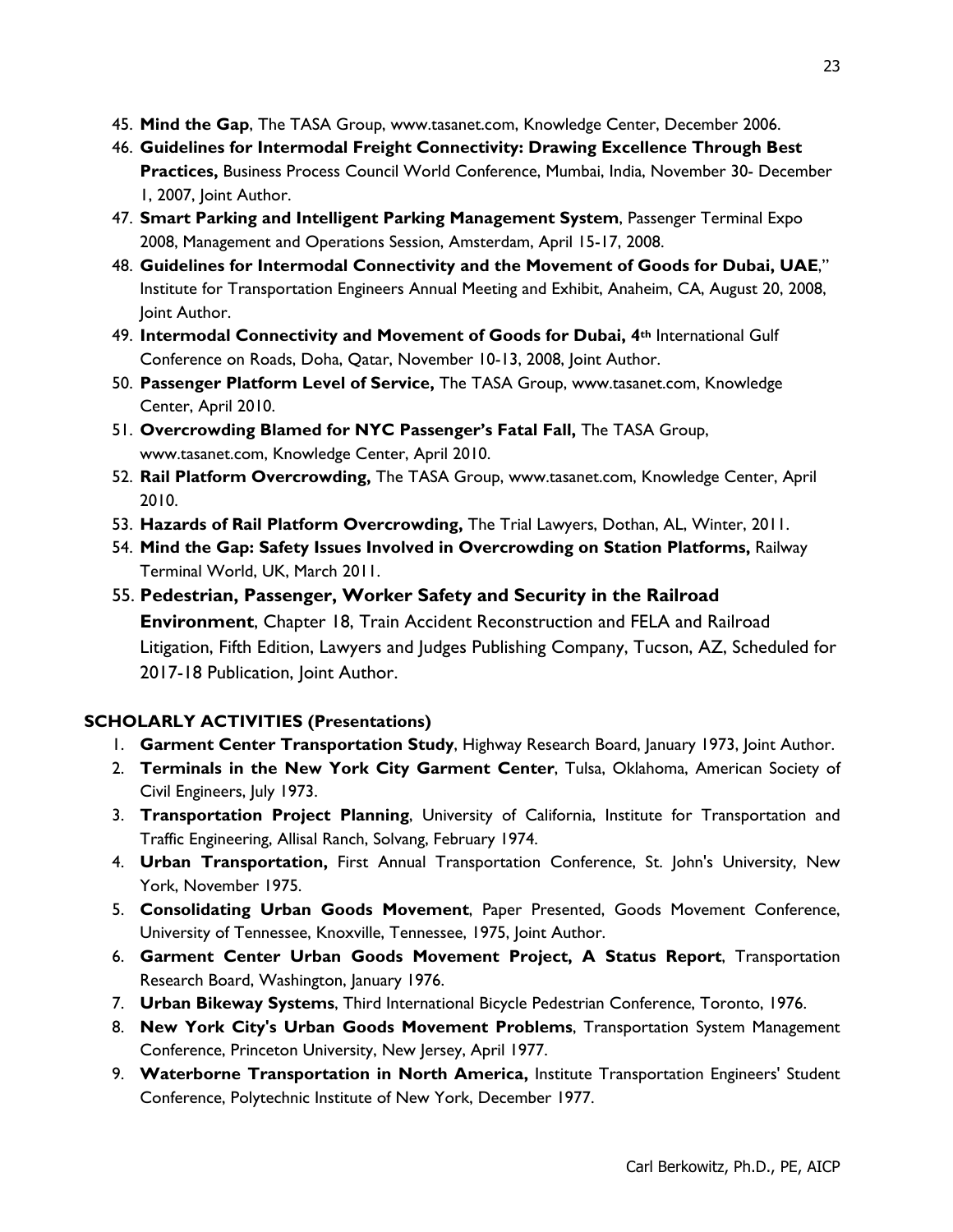- 10. **Technology Advances in New York City's Waterborne Passenger Transportation**, Transportation Research Board, Washington, DC, January 1978.
- 11. **A Transportation System on Water**, Institute of Transportation Engineers, Polytechnic Institute of New York, May 1982.
- 12. **Overview of Operating Characteristics of In-Service High-Speed Vessels,** American Society of Civil Engineers' Conference, New Orleans, October 1982.
- 13. **Modernization of the Staten Island Ferry in its 350 Year**, Paper Presented, Transportation Research Board, Washington, DC, January 1984, Joint Author.
- 14. **Behavioral Characteristics of Ferry Users**, Transportation Seminar, Polytechnic Institute of New York, March 1985.
- 15. **Future Development of Ferries in New York Harbor**, Seminar in Transportation, Polytechnic Institute of New York, March 1985, Joint Author.
- 16. **Ferries and Waterfront Development**, Second Annual Conference of Boston Harbor Ferries Transportation: A New Transportation Network, Boston, May 1985.
- 17. **Innovations in Attracting Minority Students to Transportation**, Transportation Research Board, 69th Annual Meeting, Washington, DC, January 1990.
- 18. **The Findings on The Staten Island Ferry Terminal Access Study**, Paper Presented, Transportation Research Board, 69th Annual Meeting, Washington, DC, January 1990.
- 19. **High School and Junior High Contacts**, AASHTO Workshop on Transportation Careers, Dearborn, Michigan, April 1990.
- 20. **Marine Transit in Urban Area**, Fifteenth Annual Conference of the International Marine Transit Association, Quebec City, September 1990.
- 21. **Ferries in a Seamless Transportation Network**, Fifteenth Annual Conference of the International Marine Transit Association, Quebec City, September 1990, Joint Author.
- 22. **Doing Business in Russia**, US Department of Commerce, Port Authority of NY & NJ, May 1992.
- 23. **Seize the Day: US Private Sector Involvement in the Newly Independent States**, Business Executives for National Security, New York, February 1993.
- 24. **Small Business Opportunities in the Former Soviet Union**, National Institute for World Trade, Moscow Business University, US - NIS Chamber of Commerce and Industry, Moscow, March 1993.
- 25. **The NIS: A New World for Trade and Investment**, Global Business/Long Island, National Institute for World Trade, Huntington, May 1993.
- 26. **High-speed Waterborne Transportation**, Staten Island Staff of the Borough President, Staten Island, NY, February 1994.
- 27. **Special Summer and After School Programs for the Gifted and Talented**, Consortium of Math and Science High Schools, New York, April 1994.
- 28. **Swift Marine Advanced Response Transportation Technology: A Concept Paper**, Transportation Research Board, Ferry Transportation Committee, Washington, DC, January 1995, Joint Author.
- 29. **Application of ITS Technology for the Planning and Design of Modal and Intermodal Transit Systems**, Paper Presented, Meeting of the Intelligent Transportation Society of New York State, Hauppauge, NY, June 1995, Joint Author.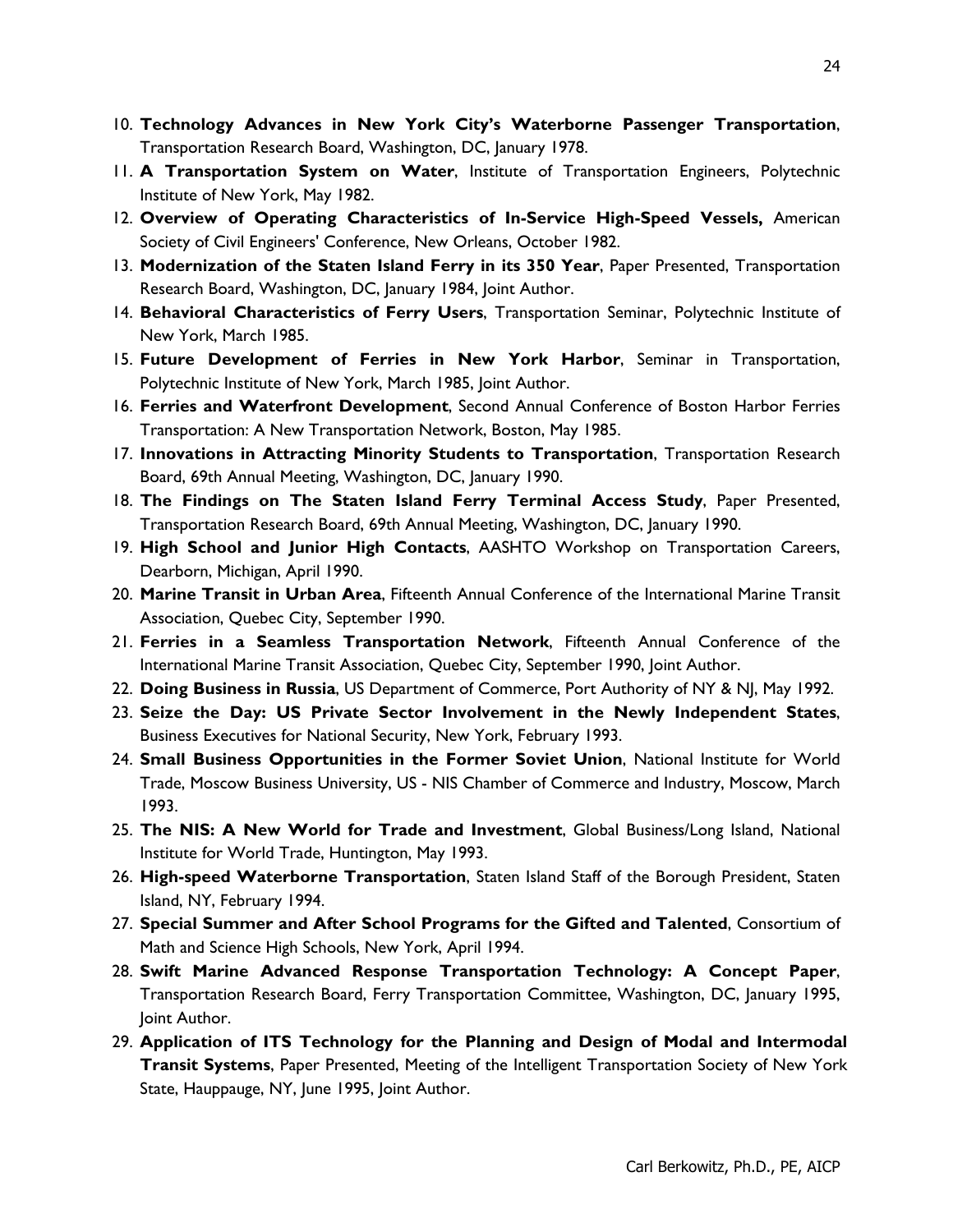- 30. **Road-Rail-Sea: An Intermodal Passenger Concept**, Paper Presented, Global Intermodalism and Economic Development, Fourth Annual Symposium, National Aviation and Transportation Center, Long Island, NY, July 1995, Joint Author.
- 31. **Intermodal Transportation: Spain's Door to the Twenty-First Century**, Paper Presented, International and Mediterranean Studies Conference, Murcia, Spain, July 1995, Joint Author.
- 32. **Science Research Programs with Russia**, Science Council of New York City, Brooklyn, NY, November 1995.
- 33. **Dowling College's BS in Transportation Planning and Management**, Staff Development Day for Aviation High School, Oakdale, NY, November 1995.
- 34. **Transportation Industry Careers: 2005**, Paper Presented, Intelligent Transportation Society of America Annual Meeting, Houston, TX, April 1996.
- 35. **Flight and Transportation in the 21st Century**, Nassau Science Exploration, Hofstra University, Hempstead, NY, May 1996, Joint Presenter.
- 36. **Simulation and Conflict Resolution in the Planning and Development of Airport Facilities**, Paper Presented, 24th International Air Transportation Conference, American Society of Civil Engineers, Louisville, KY, June 1996, Joint Author.
- 37. **Solving Intermodal Transportation Related Issues: A New Prototype for the 21st Century**, Paper Presented, International Symposium on Automotive Technology and Automation, Florence, Italy, June 1996, Joint Author.
- 38. **A New Prototype for Intermodal Education, Training and Research**, Paper Presented, Northeast Association of State Transportation Officials, Providence, RI, June 1996, Joint Author.
- 39. **Norman Thomas High School's Logistics Program**, Council of Logistics Management, Educator Conference, Jointly Sponsored by Ohio State University, Orlando, FL, October 1996.
- 40. **Intelligent Transportation Careers: 2005**, Paper Presented, Third Annual World Congress on Intelligent Transport Systems, Orlando, FL, October 1996, Joint Author.
- 41. **National Aviation and Transportation Center: Current Activities**, Presented at the office of Scott, Wilson, Kilpatrick and to the Transportation Faculty at Hong Kong University and Hong Kong University for Science and Technology, Hong Kong, November 1996.
- 42. **Intermodal Transportation in Education and Careers**, Paper Presented, AEROEXPO Acapulco 97, Acapulco, Mexico, February 1997, Joint Author.
- 43. **The National Aviation and Transportation Center**, American Planning Association, New York Metro Chapter, Long Island Section, NAT Center, Shirley, NY, April 1997.
- 44. **Intermodal Transportation Education and Training**, Paper Presented, The Fourteenth Annual International Intermodal Expo, Intermodal Association of North America, Atlanta, GA, May 1997.
- 45. **Career Options in Transportation**, Norman Thomas High School 1997 Logistics Career Day, New York City, May 1997.
- 46. **The Bridge Between Public and Private**, Intelligent Transportation Society of America Annual Conference, Merging the Transportation and Communication Revolution, Washington, DC, June 1997.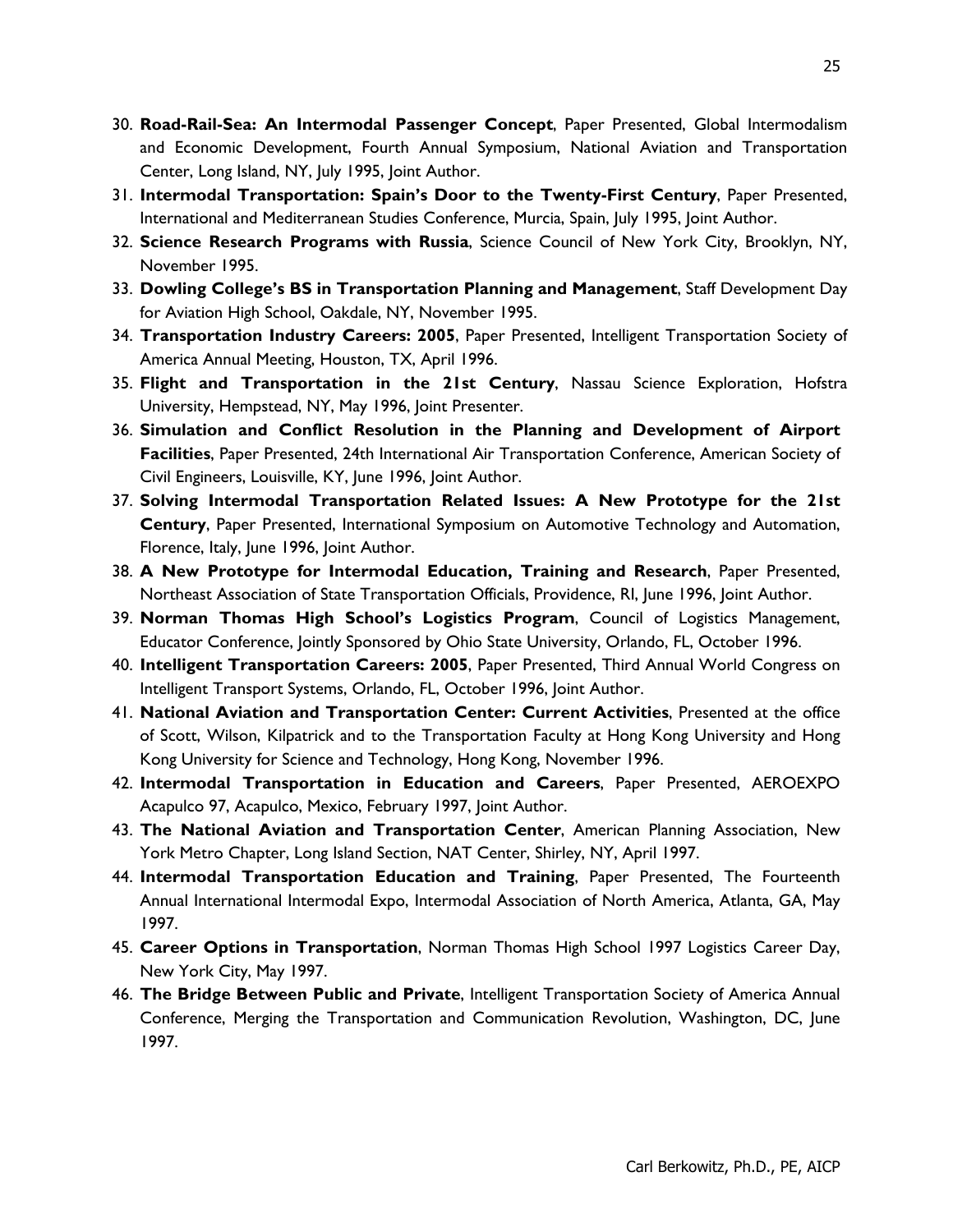- 47. **Improving the Intermodal Transportation System Using Advanced Simulation Technology**, Paper Presented, 3rd International Conference on Transport and Cargo Handling, Sao Paulo, Brazil, June 1997, Joint Author.
- 48. **Simulation Technology Applied to 21st Century Transportation**, The Sixth Annual International Symposium on Intermodal Transportation, Achieving Global Transportation Objectives: Economic, Technical and Practical Solutions, The National Aviation and Transportation Center and The Secretary of Communication and Transportation of Mexico, Mexico City, Mexico, June 1997, Joint Author.
- 49. **Continuous Flow Intersection Design**, Paper Presented, Joint Meeting: Institute of Transportation Engineers, Metropolitan Section of New York and New Jersey and The Women's Transportation Seminar of Greater New York, Jericho, NY, September 1997.
- 50. **Directory of Transportation and Transportation Related Education and Training Programs**, National Conference on Intermodal Transportation Education and Training, Transportation Research Board, Washington, DC, November 1997, Joint Author.
- 51. **Questions of Intermodal Transportation of Farm Products and Documentation Efficiencies; and Current Methods used in Farm Products Processing, Shipping and Warehousing**, Russian Farm Delegation, The Agro-industrial Complex of the USA: Modern Technologies, Transportation and Management, NAT Center, December 1997.
- 52. **Transportation and Economic Development**, Russian Farm Delegation, "The Agro-industrial Complex of the USA: Modern Technologies, Transportation and Management," NAT Center, December 1997 and July 1998.
- 53. **Finding an Affordable and Efficient Method of Transporting People Without Cars to Hospital Appointments**, Long Island Transportation Management, Huntington, NY, May 1998, Joint Author.
- 54. **International Issues in Intermodalism**, Intermodal Distribution Education Academy, Intermodal Expo 98, Houston, TX, May 1998.
- 55. **Business/Education Partnerships**, Globus 98, Global Reach and Global Needs in Today's Independent World, Sponsored by International Trade Administration, US Department of Commerce, National Institute for World Trade, Huntington, NY, June 1998.
- 56. **ITS Curricula Within the University Environment**, New York State Intelligent Transportation Society, Saratoga Springs, NY, June 1998.
- 57. **Movin' the Goods**, Institute of Transportation Engineers, Toronto, Canada, August 1998.
- 58. **Careers in International Business and Transportation**, New York State Foreign Language Teachers Association, International Business Session, Kiamesha Lake, NY, October 1998.
- 59. **IDEA**, Intermodal Distribution Education Academy, Intermodal Expo 99, Atlanta, GA, April 1999.
- 60. **Interface with Private Development, Freight: Move it In, Move it Out**, Institute of Transportation Engineers, Las Vegas, NV, August 1999.
- 61. **Continuous Flow Intersection,** ITS Connecting America, Transportation Management Initiatives in Developing Countries, Intelligent Transportation Society of America's, Miami Beach, FL, June 2001, Joint Author.
- 62. **Land Use Development in the Waterways,** Town of Brookhaven Community Summit, Center Moriches, June 2001.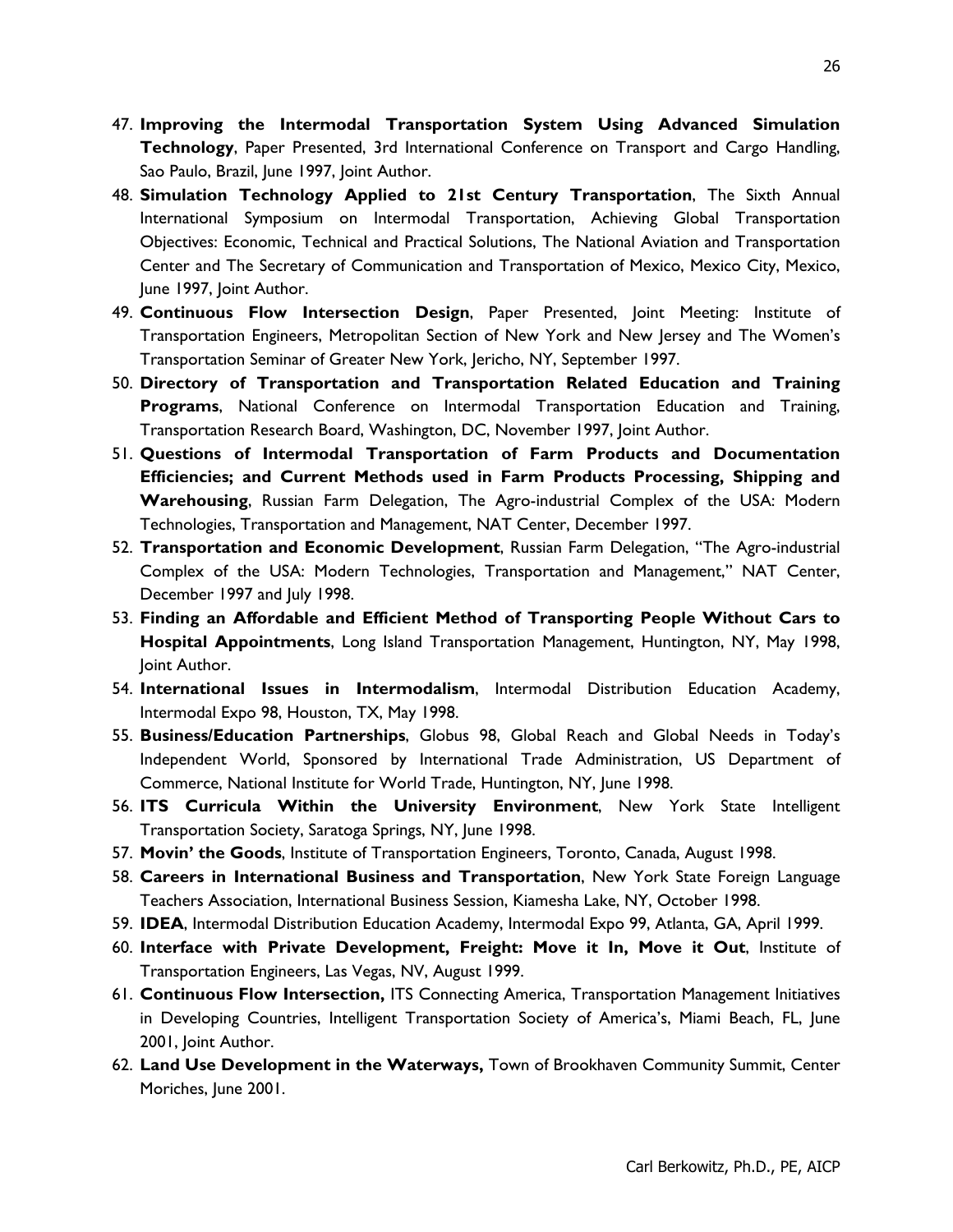- 63. **Integrated Transport Security: A National and International Need,** Government Security Exposition and Conference, Washington, DC, April 2006, Joint Author.
- 64. **Innovative Approach for Evaluating Intermodal Transportation Safety and Security,**  2006 Annual Meeting of the Institute of Transportation Engineers, Chicago, IL, August 2006.
- 65. **The Five Leading Causes of Railway Platform Accidents and Injuries,** The TASA Group Website, www.tasanet.com, Knowledge Center, Web Seminar, September 2010.
- 66. **Three Leading Causes of Pedestrian Railway Accidents,** The TASA Group Website, www.tasanet.com, Knowledge Center, Web Seminar, November 2010.
- 67. **Critical Issues: Surrounding Railroad Crossing Accidents** the TASA Group Website, www.tasanet.com, Knowledge Center, Web Seminar, March 2011.
- 68. **Critical Issues: Bus and Light Rail Vehicle Passenger Safety,** The TASA Group Website, www.tasanet.com, Knowledge Center, Web Seminar, June 2011.
- 69. **Critical Issues: School Bus and Student Safety,** The TASA Group Website, www.tasanet.com, Knowledge Center, Web Seminar, September 2011.
- 70. **Leading Causes of Pedestrian Railroad Accidents and Injuries,** Annual Meeting of the National Association of Railroad Safety Consultants and Investigators, Minneapolis, MN, September 2011.
- 71. **Leading Causes of Railroad Pedestrian Accidents and Injuries,** The TASA Group Website, www.tasanet.com, Knowledge Center, Web Seminar, November 2011.
- 72. **Leading Causes of Railroad Station Passenger Accidents,** The TASA Group Website, www.tasanet.com, Knowledge Center, Web Seminar, January 2012.
- 73. **Railroad Grade Crossing Accidents,** The TASA Group Website, www.tasanet.com, Knowledge Center, Web Seminar, February 2012.
- 74. **Passenger Terminal Safety,** The TASA Group Website, www.tasanet.com, Knowledge Center, Web Seminar, April 2012, Joint Presenter.
- 75. **Bus Passenger Safety,** The TASA Group Website, www.tasanet.com, Knowledge Center, Web Seminar, June 2012.
- 76. **Rail Terminal Safety,** Annual Meeting of the National Association of Railroad Safety Consultants and Investigators, Chicago, IL, September 2012.
- 77. **Slip and Fall Accident Investigations An Engineering Perspective,** The TASA Group Website, www.tasanet.com, Knowledge Center, Web Seminar, November 2012, Joint Presenter.
- 78. **Student Safety Door to Door, Part I,** The TASA Group Website, www.tasanet.com, Knowledge Center, Web Seminar, January 2013.
- 79. **Student Safety Door to Door, Part II,** The TASA Group Website, www.tasanet.com, Knowledge Center, Web Seminar, February 2013.
- 80. **Slip, Trip and Fall in a Railroad Environment,** Annual Meeting of the National Association of Railroad Safety Consultants and Investigators, Indianapolis, IN, October 2013.
- 81. **Passenger Safety: Train and Bus,** The TASA Group Website, www.tasanet.com, Knowledge Center, Web Seminar, November 2014.
- 82. **Bus and Rail Safety,** The Expert Institute, Webinar Seminar, New York, NY, May 2015.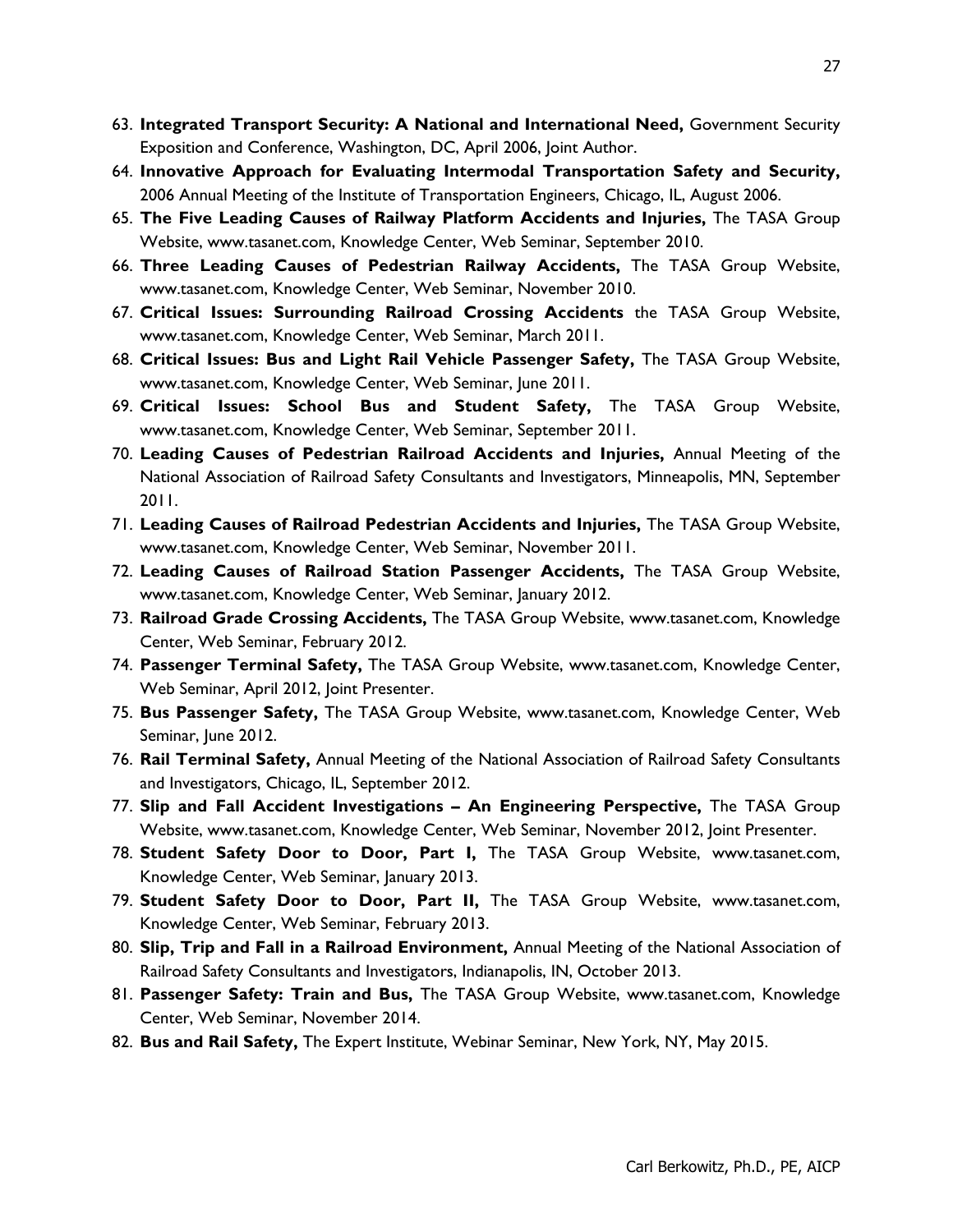- 83. **High-Level Station Platforms and Passenger Safety,** American Railway Engineers and Maintenance of Way Association (AREMA), Railway Interchange 2015, Minneapolis, MN, October 2015, Joint Author.
- 84. **Slip, Trip, Imbalance and Fall Accidents,** The TASA Group Website, www.tasanet.com, Knowledge Center, Web Seminar, December 2016.

# **OTHER PUBLICATIONS**

## l. **Publisher/Coeditor MAUDEP Press**

- Pedestrian Planning and Design by Dr. John Fruin
- Proceedings Bicycle/Pedestrian Conferences (Eleven)
- Waterborne Passenger Transportation Proceedings (Two)
- Proceedings Moped Transportation Conference

### 2. **Contributing Editor**

- Institute for Safety in Transportation Newsletter
- NYC Department of Transportation Newsletter
- Metropolitan Association of Urban Designers and Environmental Planners' Newsletter
- International Education Center

### 3. **Contributing Photographer**

- Staten Island Advance
- Urban Land Institute

#### 4. **Columnist**

- Staten Island Register, 1975 1976
- Immigrant Nurse, 1991 1994
- Guia Multimodal, 1997

#### **5. Media Presentations**

- Newsday
- Philadelphia Inquirer
- Florida Sun Sentinel
- Palm Beach Post
- CBS Television
- NBC Television
- China Television
- Sky News

#### **PROFESSIONAL CONFERENCE COMMITTEES**

- 1. **Philadelphia Transit**, American Society of Civil Engineers, Metropolitan Section, 1968.
- 2. **Boston Transit**, American Society of Civil Engineers, Metropolitan Section, 1968.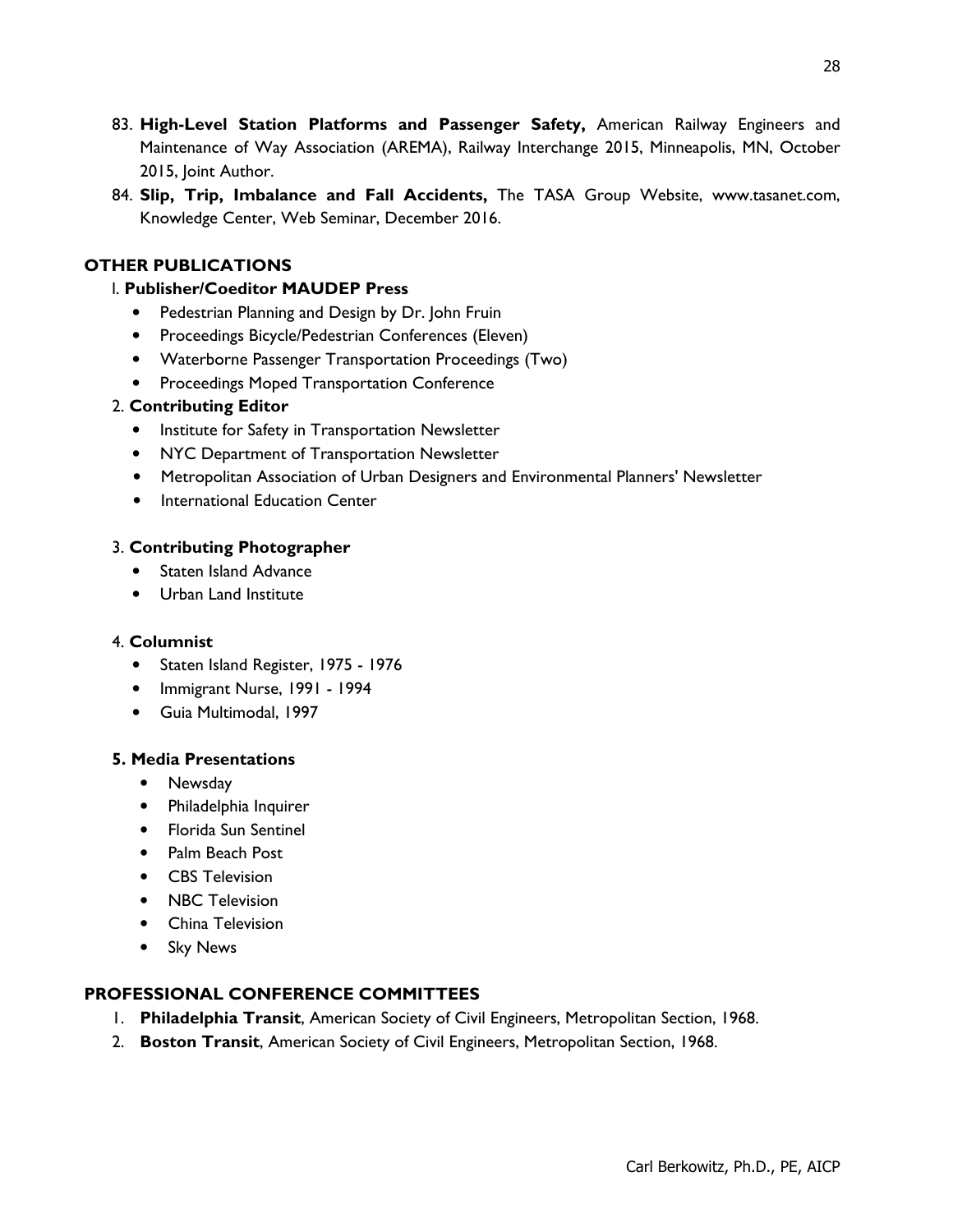- 3. **Russia, France and England Transportation Program**, American Society of Civil Engineers, Metropolitan Section and Metropolitan Association of Urban Designers and Environmental Planners, 1969.
- 4. **First Annual Housing System Symposium and Workshop**, Metropolitan Association of Urban Designers and Environmental Planners, Nassau, Bahamas, 1970.
- 5. **Russia Transportation Educational Programs**, Metropolitan Association of Urban Designers and Environmental Planners, 1970 - 1985.
- 6. **Second World Congress, Dialogues in Development, Integration of Interdisciplinary Planning and its Implementation in Development Work**, Society of Engineers/Architects, Israel, 1970.
- 7. **National Transportation Symposium, Aesthetic Design of Transportation Facilities**, Metropolitan Association of Urban Designers and Environmental Planners, Grossingers, New York, 1971.
- 8. **Second Annual Housing System Symposium**, Metropolitan Association of Urban Designers and Environmental Planners, Venezuela, 1971.
- 9. **Ekistics, Our Building and Human Development, Center for Ekistics**, Athens, Greece, 1971.
- 10. **New and Traditional in the Same Town World Congress,** International Federation of Housing and Planning, Belgrade, Yugoslavia, 1971.
- 11. **Metropolitan Goods Movement Symposium**, New York City, 1972.
- 12. International Conference of the International Federation of Housing and Planning, Liverpool, England, 1972.
- 13. International Association for Bridge and Structural Engineers, Amsterdam, Netherlands, 1972.
- 14. **European-American Symposium New Towns, Urban Development**, Urban Transportation, Europe, 1972.
- 15. **Man/Transportation Interface**, American Society of Civil Engineers, Washington, DC, 1972.
- 16. XIII International Conference on Foundation Engineering and Soil Mechanics, Moscow, Russia, 1973.
- 17. **International Conference on Urban Transport Technology**, Highway Research Board, Bruges, Belgium, June 1973.
- 18. **Third World Congress, Dialogue in Development**, Association of Engineers and Architects, Israel, 1973.
- 19. **Recycling Cities**, Design and Environment Magazine, New York City, September 1973.
- 20. **The World City in World Crisis**, Metropolitan Association of Urban Designers and Environmental Planners, International Research Institute, New York City, November - December 1973.
- 21. **Planning for Engineers and Land Surveyors**, Institute for Transportation and Traffic Engineering, University of California, Solvang, California, February 1974.
- 22. **Transportation Facilities Workshop in Passenger Freight and Parking**, American Society of Civil Engineers, New York, May 1974.
- 23. **Integrated Planning and Implementation in Metropolitan Areas**, International Federation of Housing and Planning, Vienna, Austria, 1974.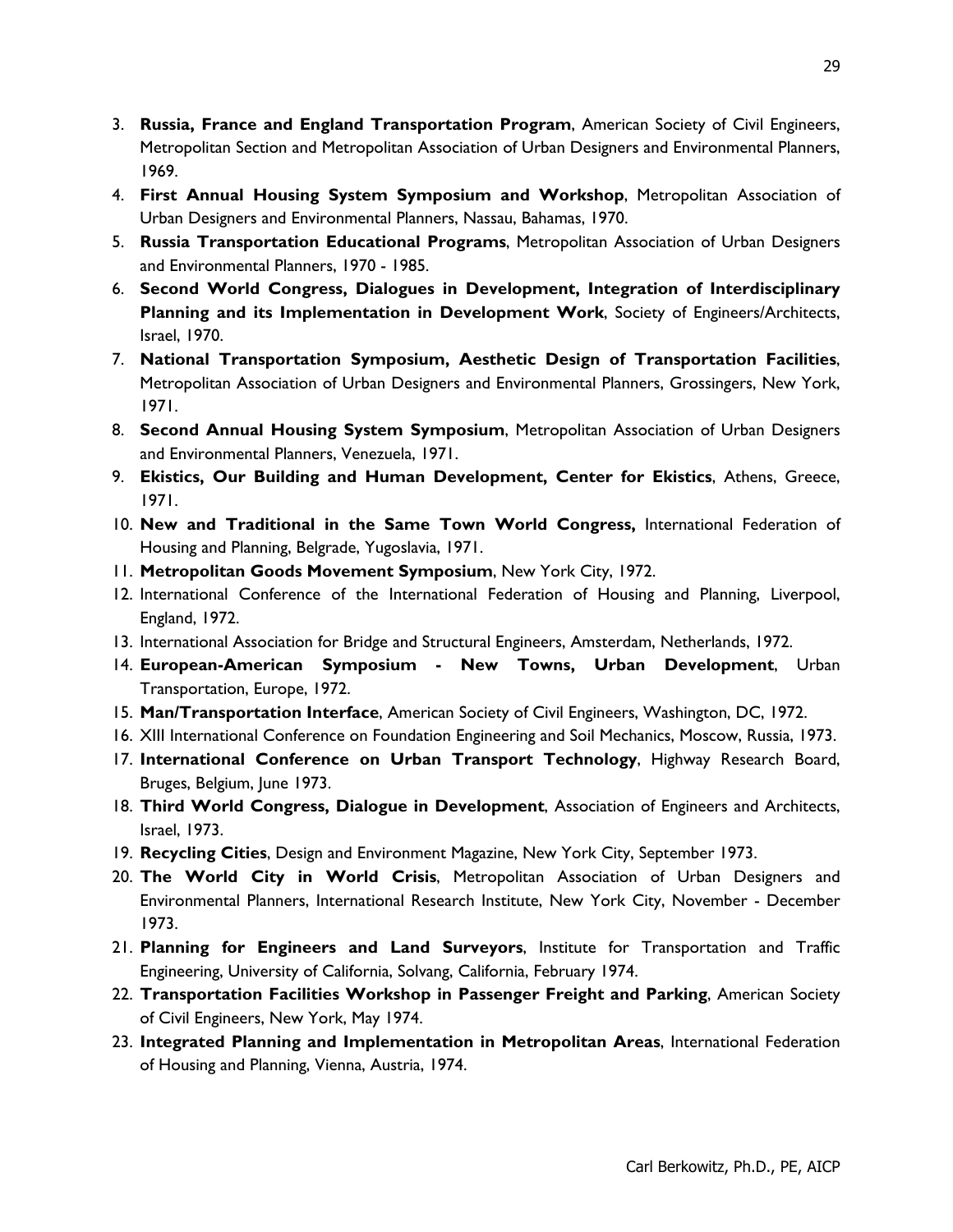- 24. International Conference, International Federation of Park and Recreation Associations and the International Federation of Landscape Architects, Vienna, Austria, 1974.
- 25. **Scandinavia: A Living Workshop**, International Program in Planning and Design, Scandinavia, 1974.
- 26. **Land Use Planning**, American Society of Civil Engineers, Washington, DC, June 1975.
- 27. **International Conference on Bicycle/Pedestrian Transportation**, Society of Medicine and Law, Technion University of Haifa, Israel, December 1976.
- 28. World Congress of Engineers, Architects and Planners, Israel, 1976.
- 29. **The Role of Local and Regional Government in Improving Environment for Human Settlement**, International Federation for Housing and Planning, Japan, 1976.
- 30. World Conference on Transportation Research, Rotterdam, 1977.
- 31. **New Trends in Urban Planning**, International Symposium, Tel Aviv, Israel, 1977.
- 32. **Public Transportation Systems in Urban Areas**, International Conference, Gothenburg, Sweden, 1977.
- 33. **Introduction to Bicycle Planning and Design**, Continuing Education Series, Metropolitan Association of Urban Designers and Environmental Planners, Palo Alto, California, 1977.
- 34. First Urban Planning/Urban Transportation Delegation, People's Republic of China, 1978.
- 35. First Engineering and Technology Delegation, People's Republic of China, 1978.
- 36. **Bicycle/Pedestrian Planning, Design and Implementation Conferences**, Metropolitan Association of Urban Designers and Environmental Planners: New York and San Francisco 1972, London and Orlando, 1973 Amsterdam, San Diego 1974, New Orleans 1975, Toronto 1976, Palo Alto 1977, Chicago 1978, San Diego 1979.
- 37. **International Waterborne Transportation Conference**, Metropolitan Association of Urban Designers and Environmental Planners, Orlando, Florida, 1975.
- 38. **Waterborne Transportation Conference**, American Society of Civil Engineers, New York, 1977.
- 39. **First National Moped Conference**, Metropolitan Association of Urban Designers and Environmental Planners, Anaheim, California, 1978.
- 40. International Marine Transit Association Conferences: Seattle 1978, Halifax 1979, New Orleans 1980, Copenhagen 1981, San Francisco 1982, Stockholm 1983, New York 1984, London 1985, Vancouver 1986, Messina 1987, Boston 1988, Helsinki 1989, Quebec City 1990, Estoril 1991, Hong Kong 1992, San Francisco 1993, Bergen 1994, Sidney, 1995.
- 41. **International Conferences on Transportation Safety**, Institute for Safety in Transportation, San Diego 1979, Athens 1985
- 42. **Marine Industry Conference**, CSB, People's Republic of China, 1979.
- 43. **Aviation Industry Conference**, CSB, People's Republic of China, 1980.
- 44. **Business Development Workshop with Pan Am**, CSB, People's Republic of China, 1980.
- 45. **Veterinary Medicine**, CSB, People's Republic of China, 1981, 1982.
- 46. **International Marine Transit Conference**, International Marine Transit Association, People's Republic of China, November 1982.
- 47. **International Marine Transit Conference**, International Marine Transit Association, Leningrad and Moscow, October 1983.